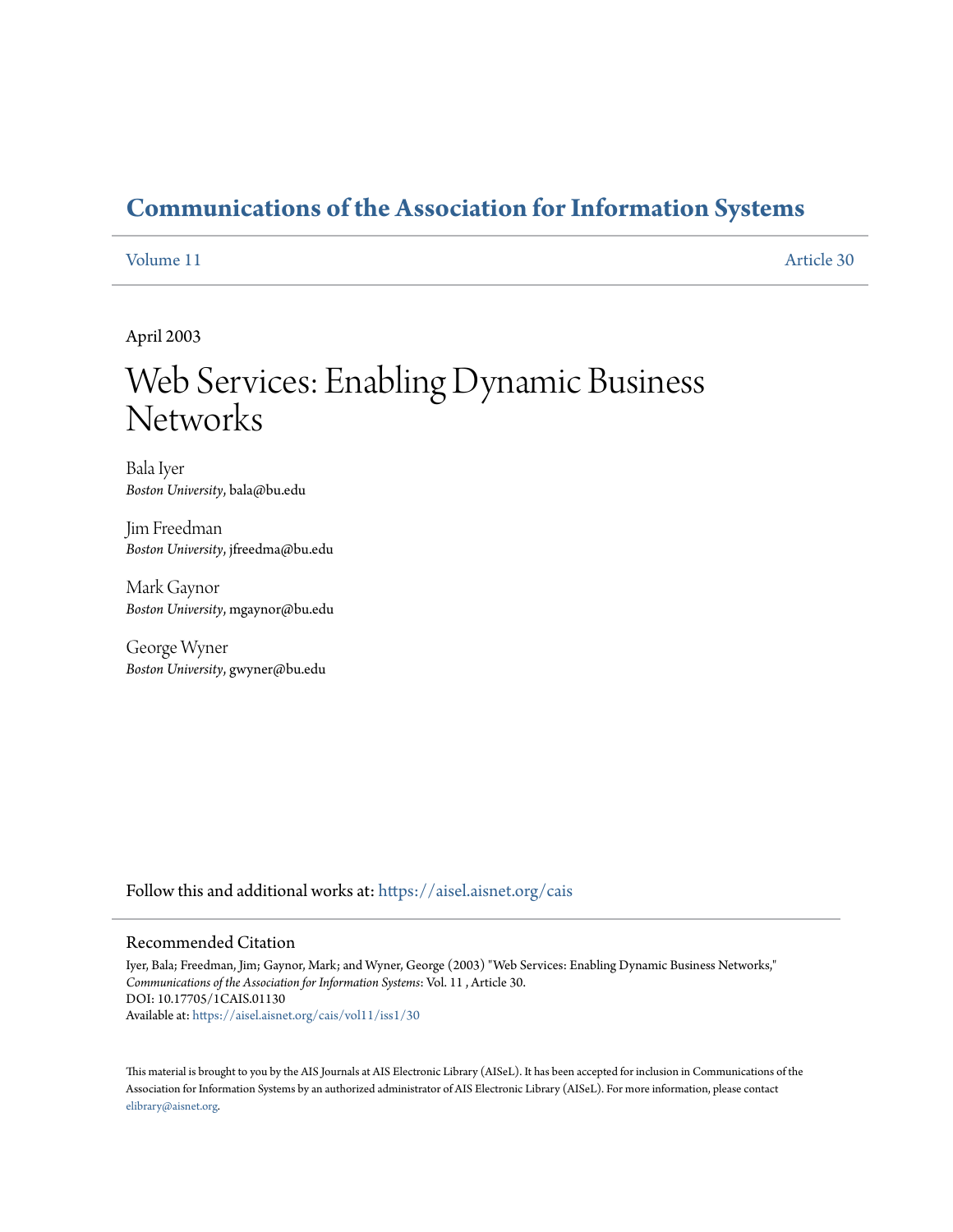

# **WEB SERVICES: ENABLING DYNAMIC BUSINESS NETWORKS**

**BALA IYER JIM FREEDMAN MARK GAYNOR GEORGE WYNER** *School of Management Boston University*  BALA@BU.EDU

#### **ABSTRACT**

A Dynamic Business Network is a distinct system of participants (customers, suppliers, complimentors, competitors, service providers) that use the network to achieve customer satisfaction and profitability and where participants and relationships evolve over time. However, unpredictability and rapid change in a Dynamic Business Network creates a significant challenge in implementing and supporting business application software. Traditional information systems implementation methods require an a priori design and are built for a particular purpose for use over an extended period of time. Loosely coupled business networks change interrelationships between nodes both quickly and frequently, thus providing little or no notice for planning, implementing, or changing the supporting applications. The dynamic sourcing capabilities of the emerging Web Services framework provide a key to enabling these complex eco-systems. We explore the strategic and technological dimensions of Web Services and describe how they can be used to support dynamic business networks.

**KEYWORDS:**architecture, web services, dynamic business networks, modularity, stakeholders

## **I. INTRODUCTION**

*"Firms are embedded in networks of cooperative relationships that influence the flow of resources among them."* [Gnyawali and Madhavan 2001].

The business landscape was once dominated by large hierarchical entities that are now being replaced by loosely interconnected organizational components. These firms face the choice of loose coupling or tight integration with all other entities involved in delivering goods or services. To understand these organizational configurations we take a network perspective. The network perspective of business is primarily concerned with inter-organizational relationships over time rather than with single exchange transactions [Nohria and Eccles 1992]. The unpredictability and pace of change in the relationships among nodes in the network make these systems extremely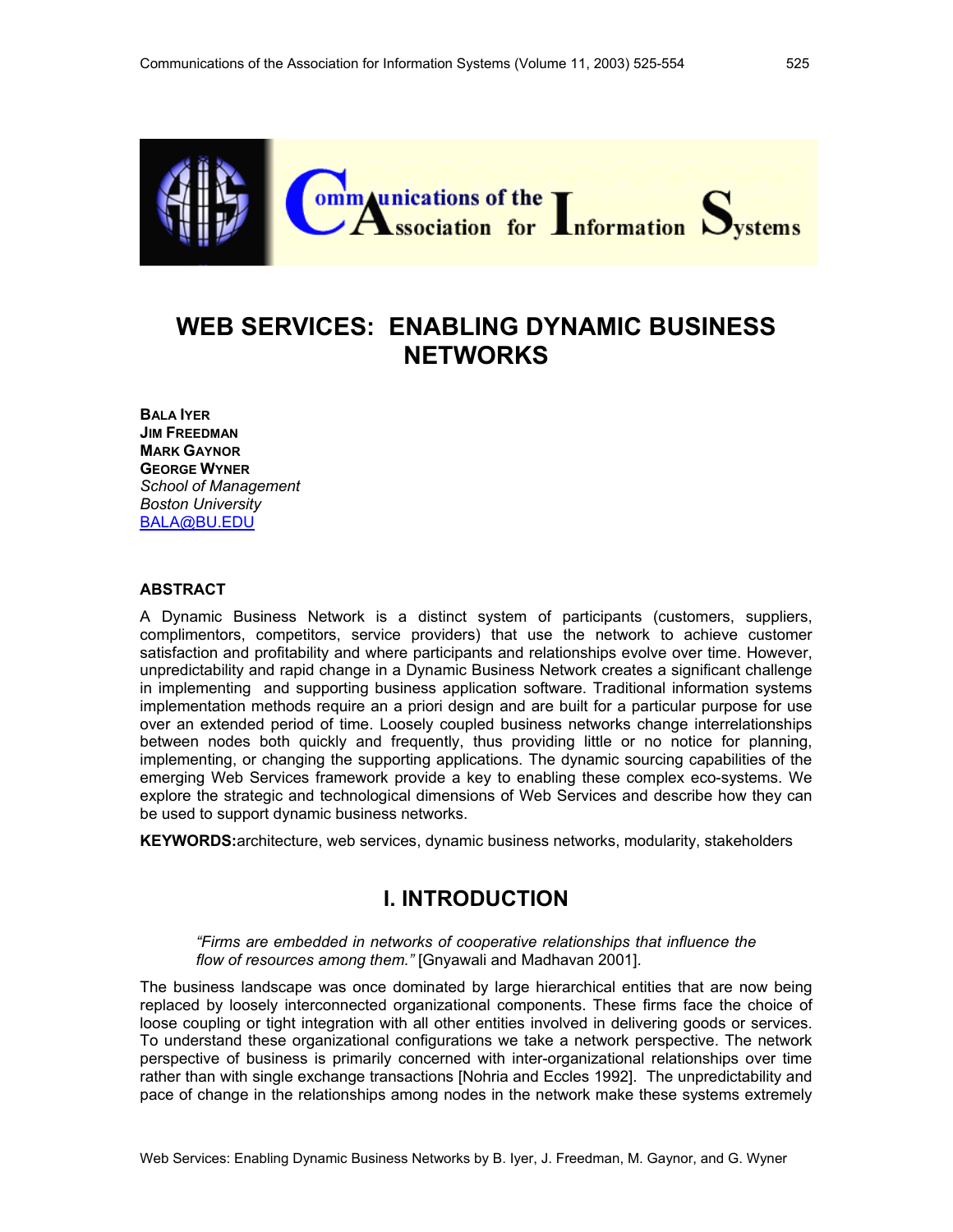complex. Increasingly, the logic of general systems modularity is used to understand these networks [Langlois 1999; Schilling 2000]. Modularity provides a framework for understanding and managing complexity [Baldwin and Clark 2000]. Web Services, an emerging technology, provides a modular capability to combine, de-couple, and recombine software components to create virtual business applications in an ad hoc, real-time manner.

The main objectives of this paper are:

- to educate the reader about the concept of Web Services,
- how to use Web Services to support dynamic business networks and
- to understand the role of enterprise architecture in achieving that goal.

Most current discussions of Web Services overly focus on the developer/technical perspective without providing the business context. We provide a more comprehensive view by looking at Web Services from the perspective of different stakeholders – owner, architect, builder and enduser.

This article is organized as follows: In Section II, we describe a Web Service. In SectionIII, we introduce the stakeholder model. In SectionIV, we present the concept from the owner perspective. In SectionV, we discuss it from the designer perspective. The builder perspective, (SectionVI), presents a primer on Web Services. End-user related issues are discussed in Section VII. In Section VIII, we present conclusions and identify the limitations of Web Services.

#### **II. WHAT ARE WEB SERVICES?**

While the concept of Web Services was introduced several years ago, its definition is not agreed upon. For purposes of this article we use a specific meaning of Web Services proposed by an industry analyst:

*Web Services refers to loosely coupled, reusable software components that semantically encapsulate discrete functionality and are distributed and programmatically accessible over standard Internet protocols"* [Sleeper 2001]*.* 

Several key elements of this definition warrant further discussion.

#### **Reusable Software Components**

This concept is explained by the theory of modular design [Alexander 1964; Langlois 1999; Simon 1996].

#### **Semantic Encapsulation of Discrete Functionality**

Web services applets semantically encapsulate discrete functionality in the same way that objects encapsulate functionality in an object-oriented system. This notion of encapsulation is an important element in research on modularity. For example, Parnas discusses the advantages of designing a module "to reveal as little as possible about its inner workings" (Parnas 1972, p. 1056). Baldwin and Clark [1997] refer to Parnas' concept of information hiding as hidden design parameters. This concept of focusing on the specific needs of a particular application without regard to other functions is a key element of achieving synergistic specificity [Schilling 2000]. Encapsulating specific process knowledge within a discrete object is also a key element of sharing that capability within the framework of modular design.

#### **ProgrammaticAccessibility**

Web Services are programmatically accessible. Unlike web sites and desktop applications, Web Services are not designed exclusively for direct human interaction, and do not necessarily include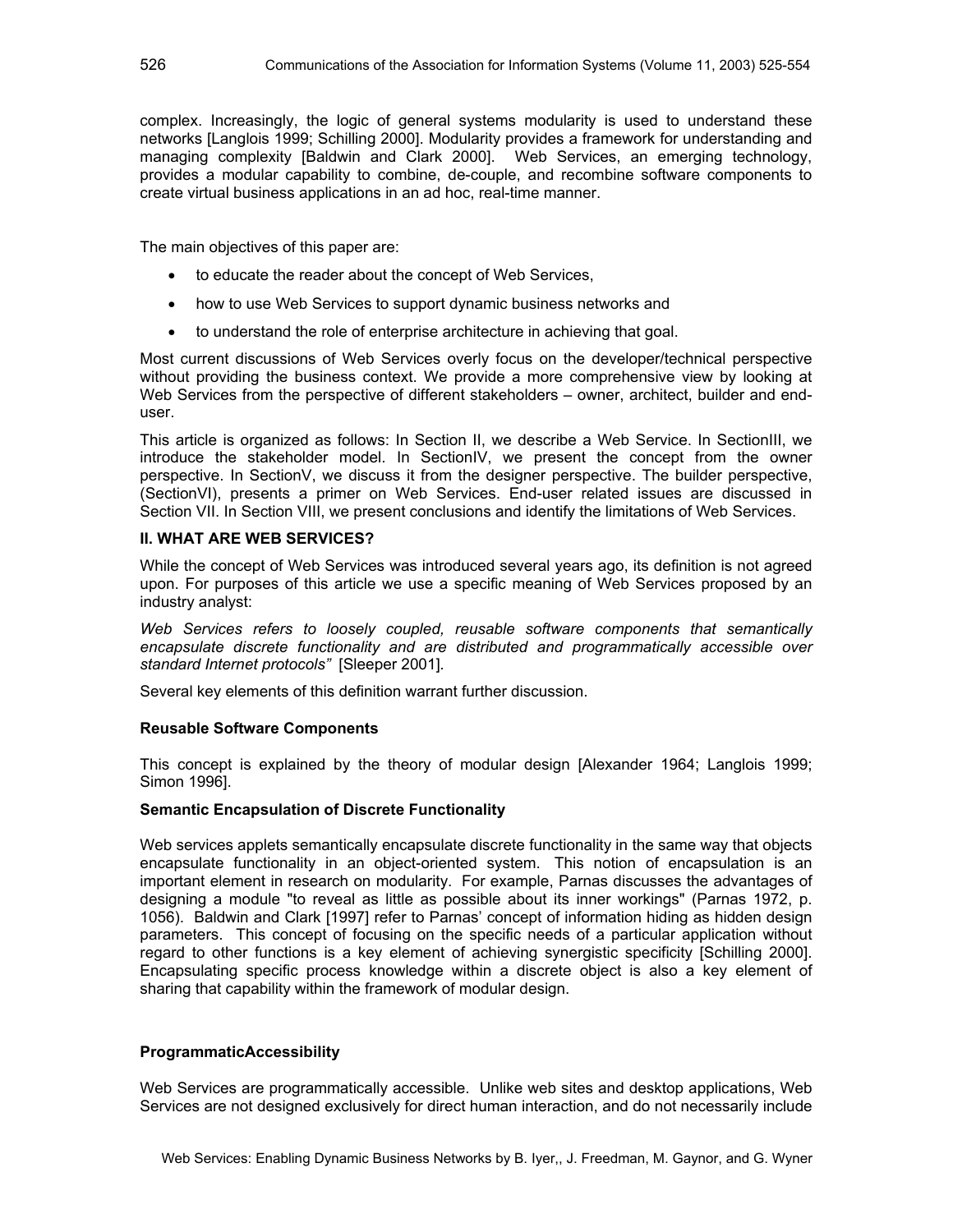a user interface. Rather, Web Services operate at the application level; they are called by and exchange data with other software. An example of such data exchange is in the dynamic processing of an order, where the line items are priced through one called module, and the tax is assessed through another called module. The inner workings of the program are transparent to the user of the system.

#### **Standard Internet Protocols**

Web Services are distributed over standard Internet protocols. They use the existing infrastructure such as hypertext transfer protocol (HTTP), file transfer protocol (FTP), simple mail transfer protocol (SMTP), and extensible markup language (XML), and conform to the standards and procedures adopted for using the Internet. This element is important for the successful adoption of Web Services. The success of the Internet is largely due to the simplicity and flexibility of the layered architecture of the technology that supports the packaging and transport of data and provides end-to-end services. Web Services are designed to use that packaging and transportation mechanism already adopted by firms worldwide. Web Services become yet another type of traffic on the Internet similar to the World Wide Web, e-mail, or voice over IP traffic.

Both a technical and a conceptual meaning are associated with Web Services. From a technical point of view, Web Services are a layered set of standards and protocols similar in nature to the layered set of standards and protocols that support the Internet. However, the relationship between the layers, in this case, is not a stack but a network as illustrated in Figures 1 and 2. The abbreviations in Figure 2 are explained in the text that follows the figure.



Figure 1. Internet Layered Stack

Web Services provide a standard way for heterogeneous systems to share and exchange information. Web Services are not a new idea, but the continued evolution of many older ideas.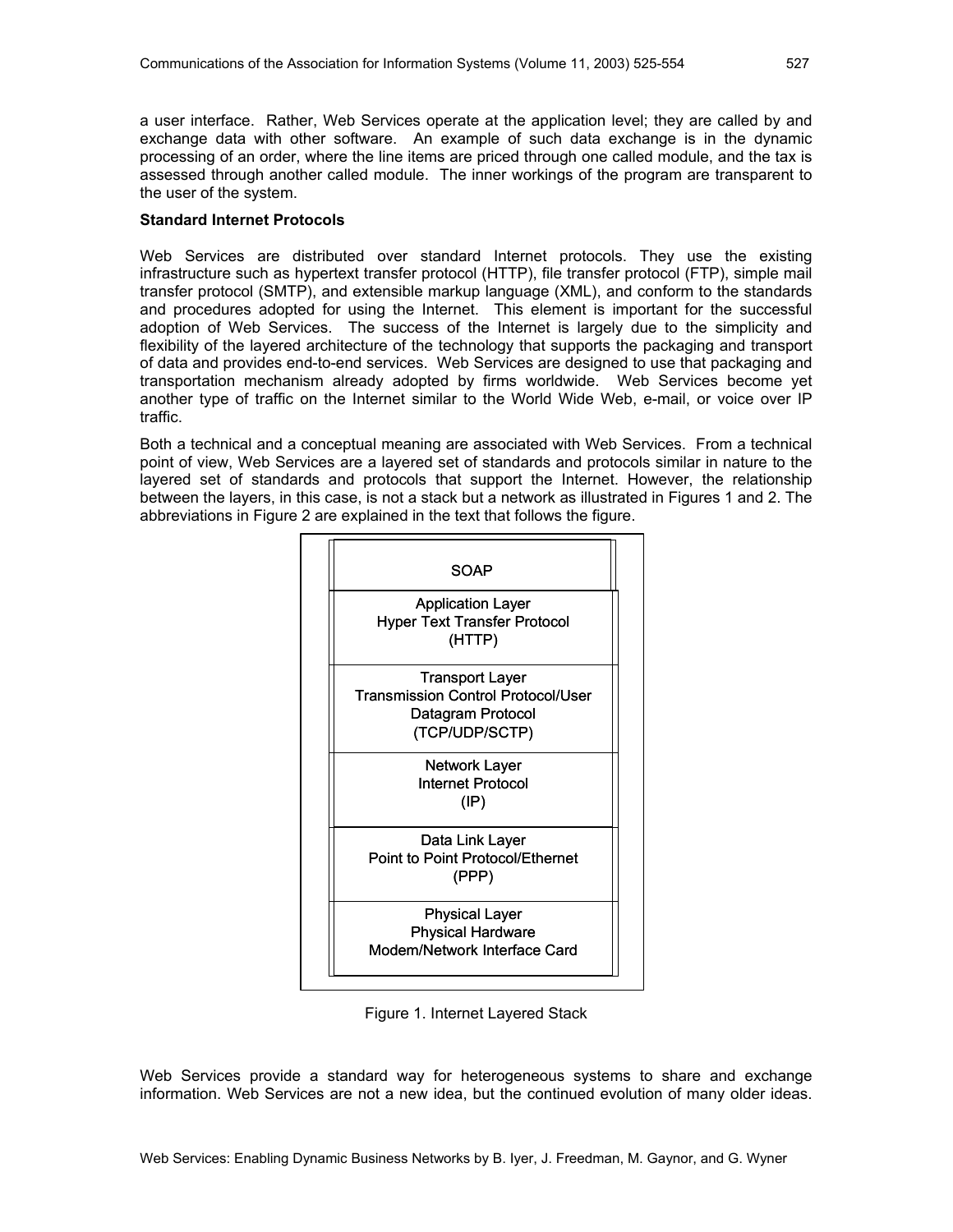What is new is that Web Services are based on generally accepted open standards. These standards include:

- Simple object access protocol (SOAP) for the message structure,
- Extensible markup language (XML) for data encoding,
- Web services description language (WSDL) to describe the application programming interface (API) detailing the interface explaining how to use the service, and
- Universal description, discovery, and integration (UDDI) to register a service so others can discover it.



#### Figure 2. Web Network Services

At the highest level, a web service is a resource on a computer invoked by sending it a message using the SOAP protocol. This SOAP message contains the information needed to perform the web service. For example, Figure 3 includes a simple web service to report the Manufacturer's Suggested Retail Price (MSRP) for an item. This pricing service is listed in a directory of Web Services along with directions for its use. The client can look up the web service and call it to find the price of a given item. Both the request and response are sent in a SOAP message. This information is encoded in a standard way: XML. Since all Web Services agree to use XML, all clients can access Web Services as long as they follow the standards. This arrangement is very similar to how a web browser allows users access to web applications that follow the HTML standards. Web Services are not a new idea, but rather, the next generation of Remote Procedure Calls (RPC) [Birrell and Nelson 1984; Orfali et al. 1996]. Web Services promise the Holy Grail for IT professionals: a standard way for linking any two systems so they can exchange information.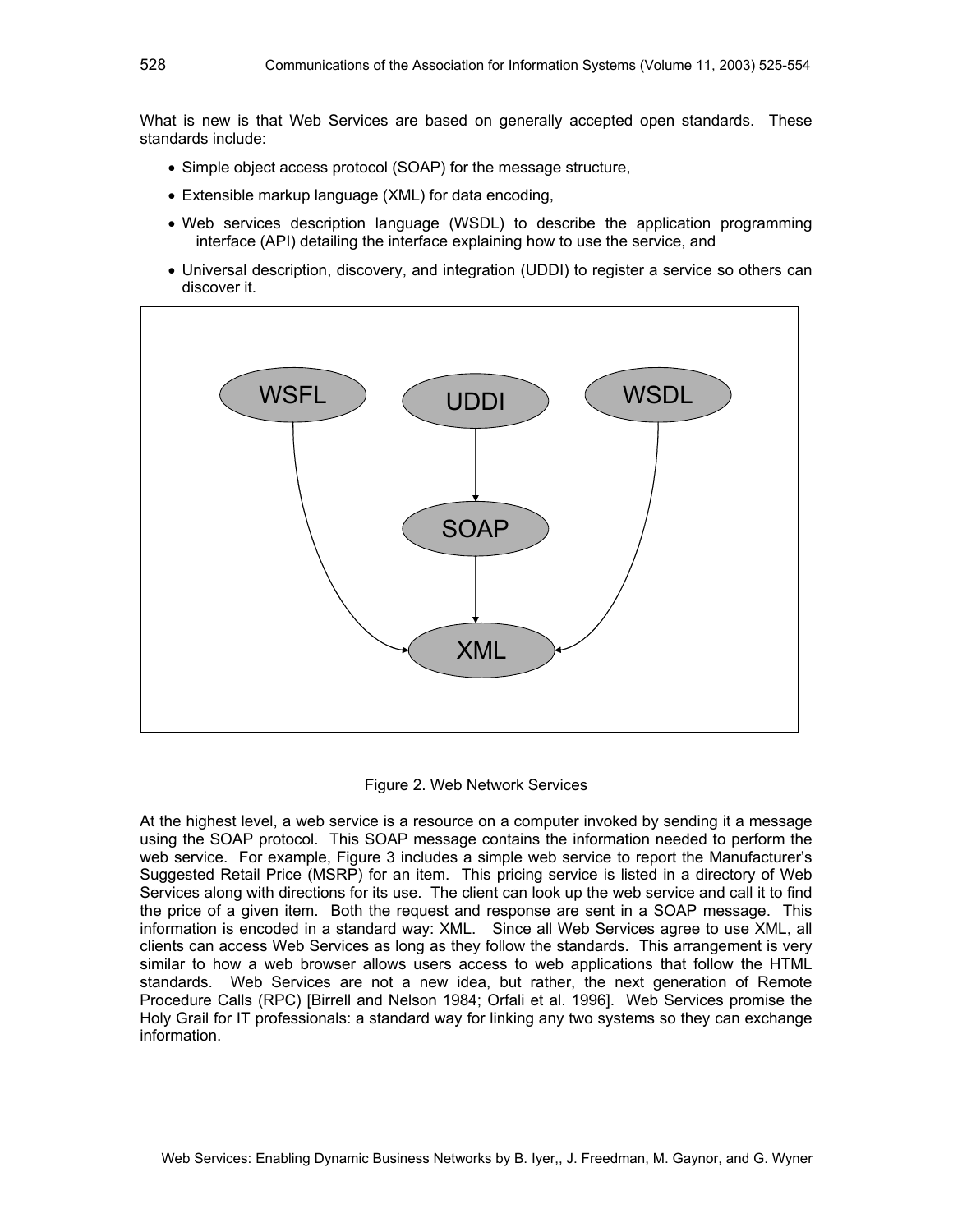



#### **III. STAKEHOLDER MODEL FOR WEB SERVICES**

To define, design, develop, and deploy Web Services applications, we first identify four different stakeholders (owner, architect, builder, and end-user) and questions they should ask [Zachman 1987]. Figure 4 shows the views of each of these stakeholders.



Figure 4. Stakeholder Views of Web Services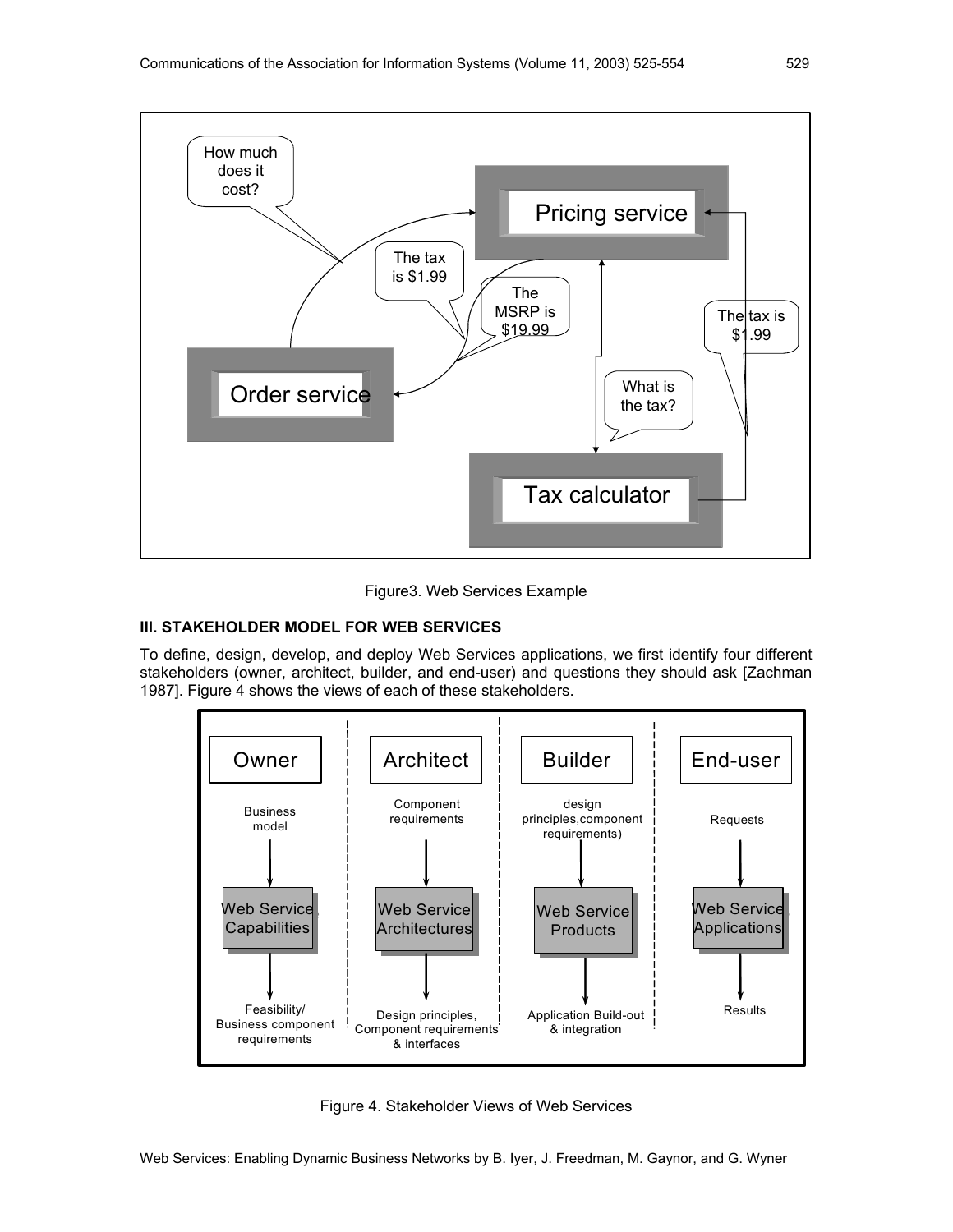#### **OWNER**

This person must analyze the Web Services capabilities necessary to implement a business model that they identified. A business model is a method by which a firm builds and uses its resources to offer its customers better value than its competitors and to make money doing so. The business model details a set of specific activities that a firm should perform or source from a provider. These activities can be specified as a set of business components/ services. The major assumption is that if these activities are performed well, the firm will make money. The owner asks: "How can Web Services enable my business model?" The answer takes the form of a set of business component requirements with associated budget allocations and performance metrics.

#### **ARCHITECT**

This person is responsible for defining the design principles, individual components and the interfaces between them. The architect understands and uses the component requirements, Web Services frameworks, and system design theories to create a set of architecture design principles. The architect asks:

- "What principles and commitments will guide the design of the required components?"
- "Which of those business requirements could we provide using Web Services?"
- "What are the advantages/disadvantages of delivering the requirement using a Web Service?"
- "Which components should be built and what functionality should they encapsulate?"

#### **BUILDER**

A builder implements and integrates components using the architecture design principles as defined by the architect. To do so, the builder should identify registries that list the required components, search for the components/services, and learn how to use them (inputs and outputs) according to their advertised performance metrics. The builder asks:

- "What vendor provided solutions will I deploy to implement and integrate?
- "What granularity of components should I select?"
- "How long would it take, and what would it cost to develop each Web Service?"
- "What new skills would we need to acquire to develop these Web Services?"
- "What products/tools/technology should we purchase?"

#### **END-USER.**

This person is mainly interested in doing his or her work. The end-user makes requests to applications and expects reasonable responses. The end-user asks:

- "How do I use this set of services to perform my business responsibilities or solve business problems?"
- "What could I do with the new application that is currently difficult for me to do?"

In the next sections we present each perspective in greater detail.

#### **IV. OWNER'S PERSPECTIVE**

In many interconnected markets, business is changing rapidly. Firms face increasingly dynamic market demands. The Internet increased both the speed of communication and geographic reach. Firms that previously focused locally can now compete economically on a global basis. The changes that impacted the personal computer industry exemplify the effect of dynamic markets across organizational boundaries. The relationships among the PC manufacturer,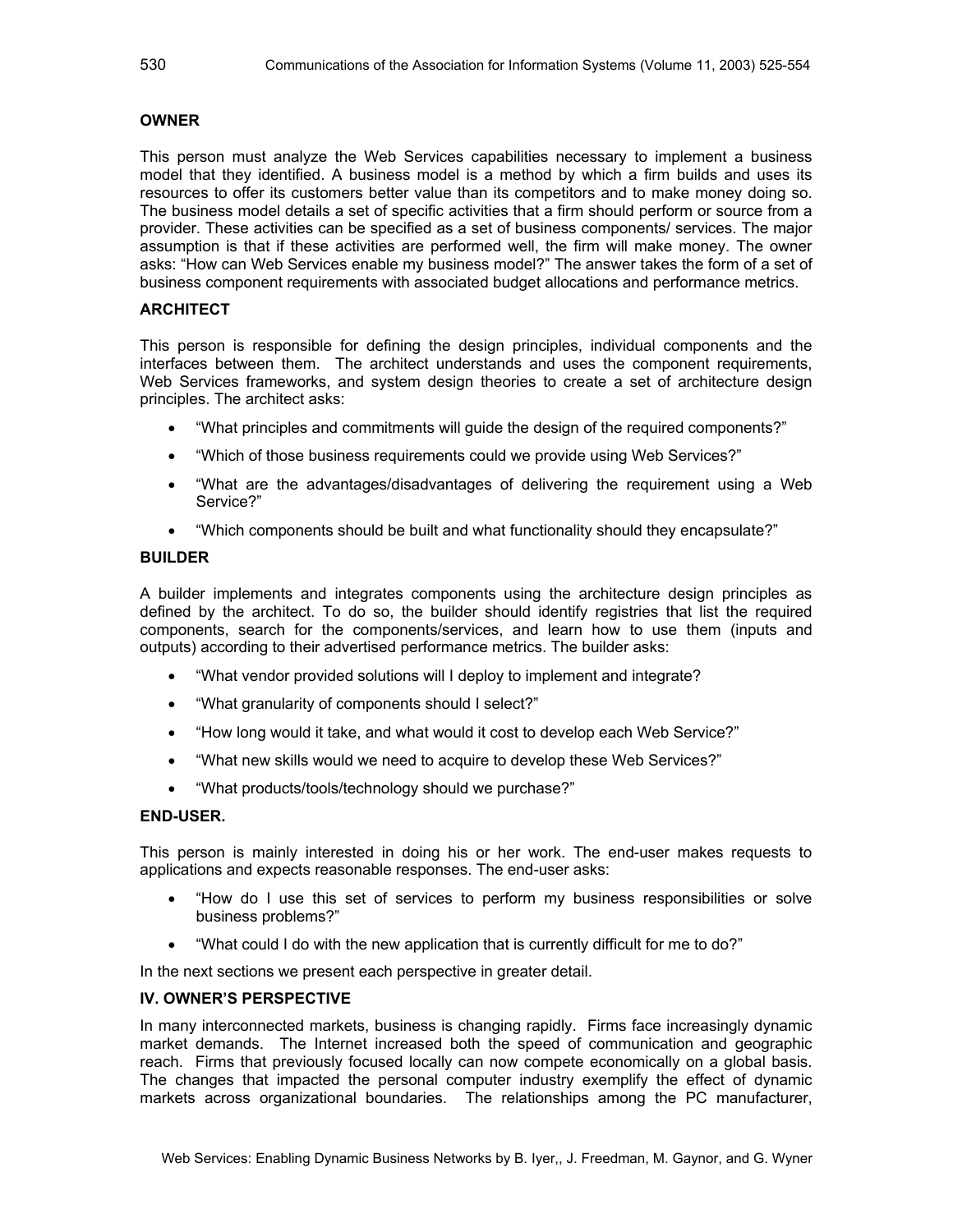component suppliers, transportation firms, and the end customer change continually. When buying a PC it is now expected that the specific configuration can be customized to any particular need with ease. Visibility of the order is open to all of the stakeholders concerned with the delivery of the end product to the customer.

The combination of rapidly changing market needs and new entrants in the marketplace make the future more uncertain than ever before. At the same time, enterprising firms are beginning to change their business models to manage the unknown. Flexible, "loosely coupled" network organizational models are starting to replace rigid, "tightly coupled", integrated organizational models. This evolving strategy lowers the risk associated with a rapidly changing market by modularizing the research, marketing, production, delivery and support/service processes. Web Services allow information systems to support the flexible designs that a Dynamic Business Network environment demands. In this environment, the interface requirements often are not known a priori. Using Web Services architecture, applications may interface dynamically, sharing data that was not determined in advance.

Maintaining competitive advantage in a dynamic marketplace continually demands new and different capabilities, competencies, and resources. As the marketplace's needs shift so do the business models of marketplace leaders. Flexibility is needed to adjust quickly to changing marketplace conditions, new competitive offerings, changes in supplier resources, and new product design requirements. Dynamic business networks that easily and quickly change to meet the ever-changing demands of the marketplace reap the greatest rewards in this unpredictable environment. However, the advantages gained by flexibility also come with a cost in governance mechanisms and performance (scalability, velocity of throughput), trade-offs that may be counter productive in more traditional marketplaces. While dynamic marketplaces reward flexibility, other highly regulated or less dynamic "traditional" marketplaces reward integration and systems with a high degree of "synergistic specificity" [Schilling 2000]. This more traditional view [Chandler 1964] of the marketplace measures market leadership by reduced cost of production and increased quality. Marketplace leaders are often represented as monolithic integrated production capabilities provided by a single firm. The flexibility provided by modularity provides little advantage to these tightly coupled systems.

#### **INFORMATION SYSTEM SOURCING**

The owner's perspective results in the selection of a sourcing strategy – build, buy, rent, or share – for software. Appendix II describes the evolution of software development practices and the rise of outsourcing.

A new paradigm is emerging where dynamic business networks evolve over short periods of time. The boundaries between supplier, customer, competitor, and business partner are blurred and dynamic. In one business situation two organizations may be competitors, while at the same time the opportunity presented by another business situation leads these two organizations to behave as partners. New "partnership" business relationships require the organizations to share information in order to work closely. Systems designed to provide internal information may need to share that information with other, unknown systems quickly.

For example, FEDEX, a business that specializes in the transportation of goods, may need to share specific information about the location and status of a particular package sent by one of their customers (XYZ Computers) with a third party (in this case XYZ Computer's customer) farther down the value chain. The package tracking information needs to be available seamlessly on the XYZ Computer website. Since XYZ is in the business of selling computers, they may want to provide their customers a variety of shipping options and may offer alternatives to FEDEX, such as UPS. XYZ Computer therefore wants to provide the same access to shipping status information for any vendor that ships the product to XYZ's customer. This ability to link different information dynamically from different organizations is an example of the flexibility that is expected in the dynamic business network.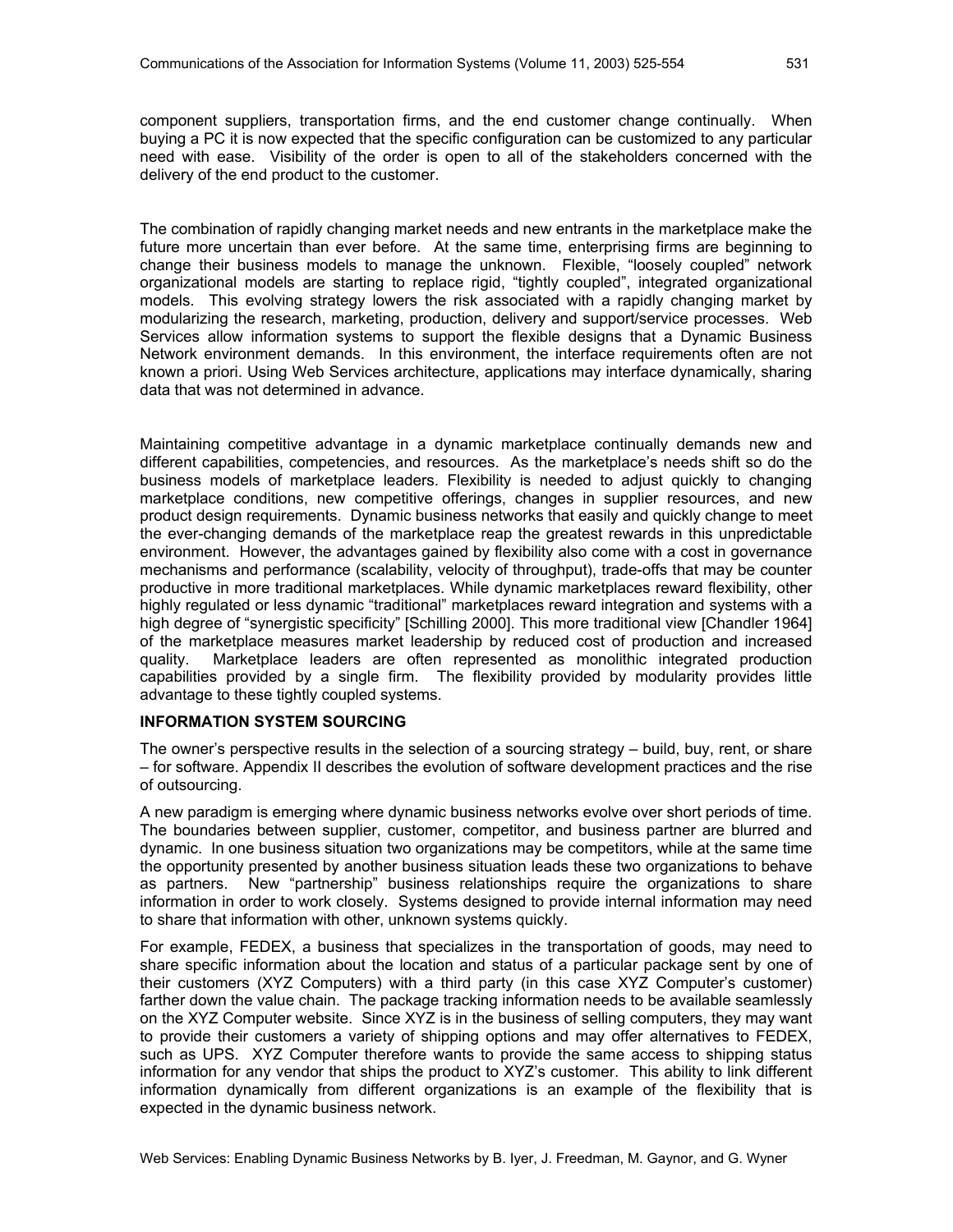#### **SIDEBAR I. DYNAMIC BUSINESS NETWORKS**

The term business network is being used to describe many contemporary organizations in the computer and biotech industries. It is argued that to be successful, organizations need to be part of *dynamic business networks* that adapt and respond to changing business and technological conditions. Business networks are characterized by lateral and horizontal linkages within and among firms [Nohria and Eccles 1992]. Several premises underlie a network perspective of organizations [Nohria and Eccles 1992]:

- All organizations are social networks in important respects and need to be addressed and analyzed as such.
- An organization's environment is properly seen as a network of other organizations.
- The actions of actors in an organization can be explained in terms of their position in networks of relationships.
- Networks constrain actions, and in turn are shaped by them.
- The comparative analysis of organizations must take into account their network characteristics.

Based on previous published work [Bovet and Martha 2000; Brandenburger and Nalebuff 1996; Tapscott et al. 2000], we define a business network as a distinct system of participants – (*customers, suppliers, complementors, competitors, commerce service providers, and infrastructure providers*) that use a network to achieve superior customer satisfaction and profitability. The business network is a clear value proposition. It is also a business platform that defines the standards and rules for exchanging goods and services within the network.

- A *customer* not only receives value but also contributes to the business network.
- A *commerce service provider* enables the flow of business, including transactions and management, security and privacy, information and knowledge management, logistics and delivery, and regulatory services (Exchanges, SEC).
- *Suppliers* supply the primary inputs that go into the manufacture of the product or the service.
- A *complementor* is a firm in the network that makes the product/service produced by the network more valuable to the customer than if the product/service were offered alone (e.g., Intel and Microsoft).
- *Competitors* are firms in the network that reduce the value of the product provided by the network (e.g., Coca-Cola and Pepsi-Cola).
- *Infrastructure* providers deliver communications and computing, buildings, offices and similar underlying services (e.g., DIGEX, Verizon).

We consider these networks *dynamic* because the participants and their relationships evolve over time. For example, in the case of a supply chain management system, the e some of the changes that may occur include: number of items produced, the type of item produced, the partners that produce these items, and the standards used to exchange information. The linkages between the entities are typically information based and are implemented using information systems.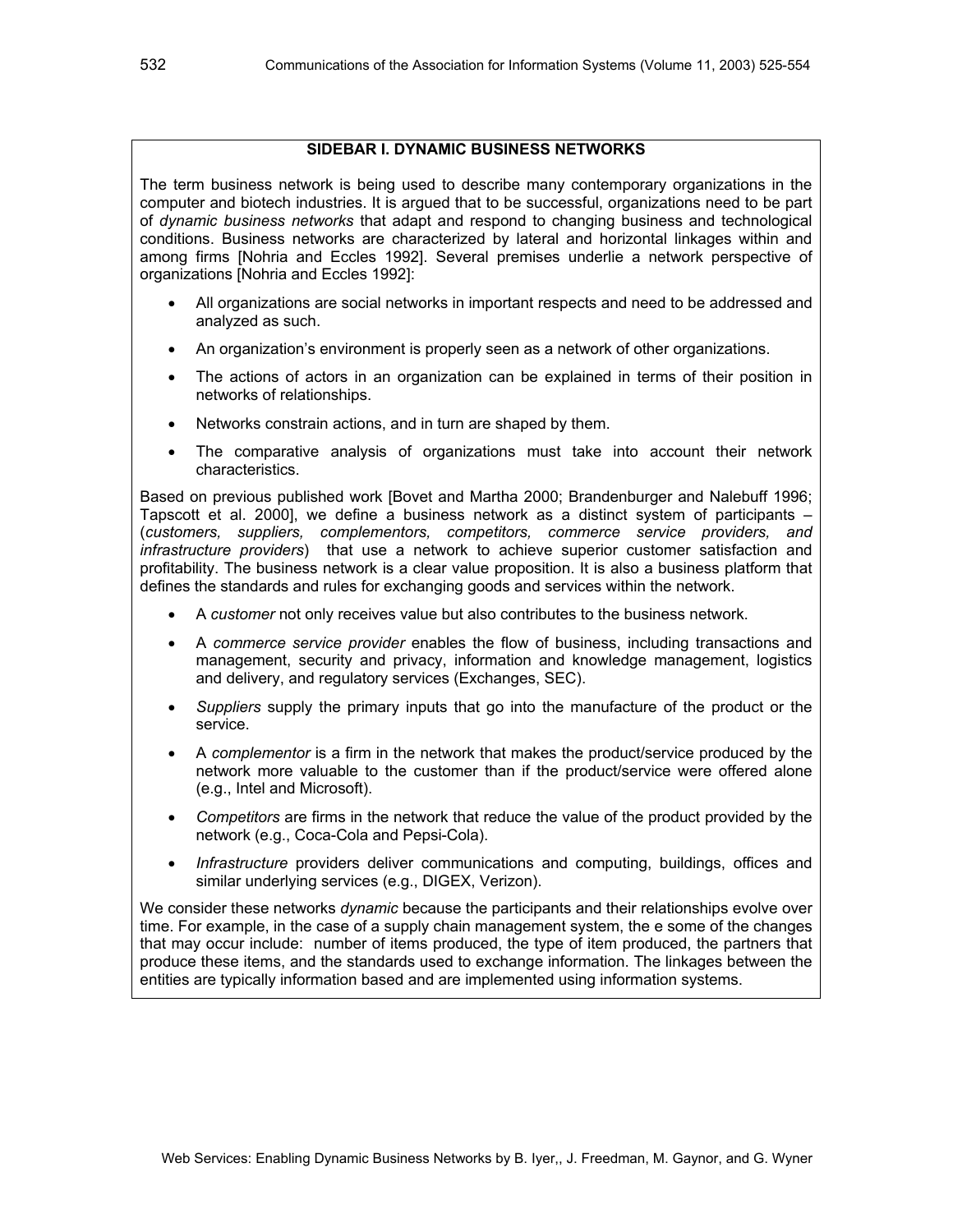Traditional applications are not designed to disaggregate and reaggregate. Rather, they are built focused on a particular purpose and must be modified when the business requirements change. The new generation of information systems must be created ad hoc to meet the particular requirements created by the convergence of entities in the dynamic business network. This method of sourcing information systems is what we refer to as "Dynamic Sourcing". Web Services, a type of dynamic sourcing, is specifically designed to provide more flexibility to support unknown business requirements and business organizational structures. It also provides a new option for choosing applications: sharing applications on a case-by-case basis to meet a particular purpose.

#### **V. DESIGNER'S PERSPECTIVE**

Although the promise of dynamic business networks is compelling, to participate in such a network a firm must leverage its internal resources. Many multi-divisional firms find it difficult to manage disparate resources. Clark and Peruzzi [2002] found that, Web Services are seen as a way to

- 1. integrate incompatible computer systems, and
- 2. share data, applications, and business process internally.

Their survey presented responses from 796 people in 50 enterprises with over \$10 million in annual revenue. The responses suggest that early adopters of Web Services

*"get new ways to integrate applications internally. Integration helps unlock the value of all their previous software installations by letting them leverage old systems as they implement new ones. Connectivity creates value, and Web Services provide a new, cheaper than EAI tool to link applications."* [Clark and Peruzzi, 2002]

The business challenge addressed by enterprise-wide integration is the need to leverage organizational capabilities, streamline internal processes and create a common, simplified interface with external stakeholders. Many enterprises grew through mergers and acquisitions. Historically, management would use financial measurements to judge each operating unit based upon their individual performance. This approach of "each ship on it's own bottom" provided little incentive to consolidate systems or processes across the organization. With increasing use of the Internet to communicate with external stakeholder (customers, suppliers, partners, or investors) firms are under increasing pressure to simplify their interfaces. Customers want to use one portal to access any product or service rather than use different methods to inquire into what the firm can provide. Stovepipe systems preclude doing business in this way. A similar business value can be derived in a multi-divisional enterprise by consolidating purchasing capacity and leveraging relationships with vendors. Systems built to function separately require customdesigned interfaces or need to be replaced by enterprise resource planning (ERP) systems. Web Services promise to provide the required integration capability in a simple, inexpensive manner and thereby become an attractive alternative to the more traditional means.

We next turn to modularity, an important characteristic that is central to the value that Web Services provides.

#### **MODULARITY AND VALUE**

Many natural (organisms and ecosystems) and human constructed (mechanical, intellectual, organizational and social systems) systems that we encounter on a daily basis are complex. A complex system is

*"one made up of a large number of parts that interact in non-simple ways. In such systems, the whole is more than the sum of the parts, at least in the important pragmatic sense that, given the properties of the parts and the laws of their interaction, it is not a trivial matter to infer the properties of the whole.*" [Simon, 1966]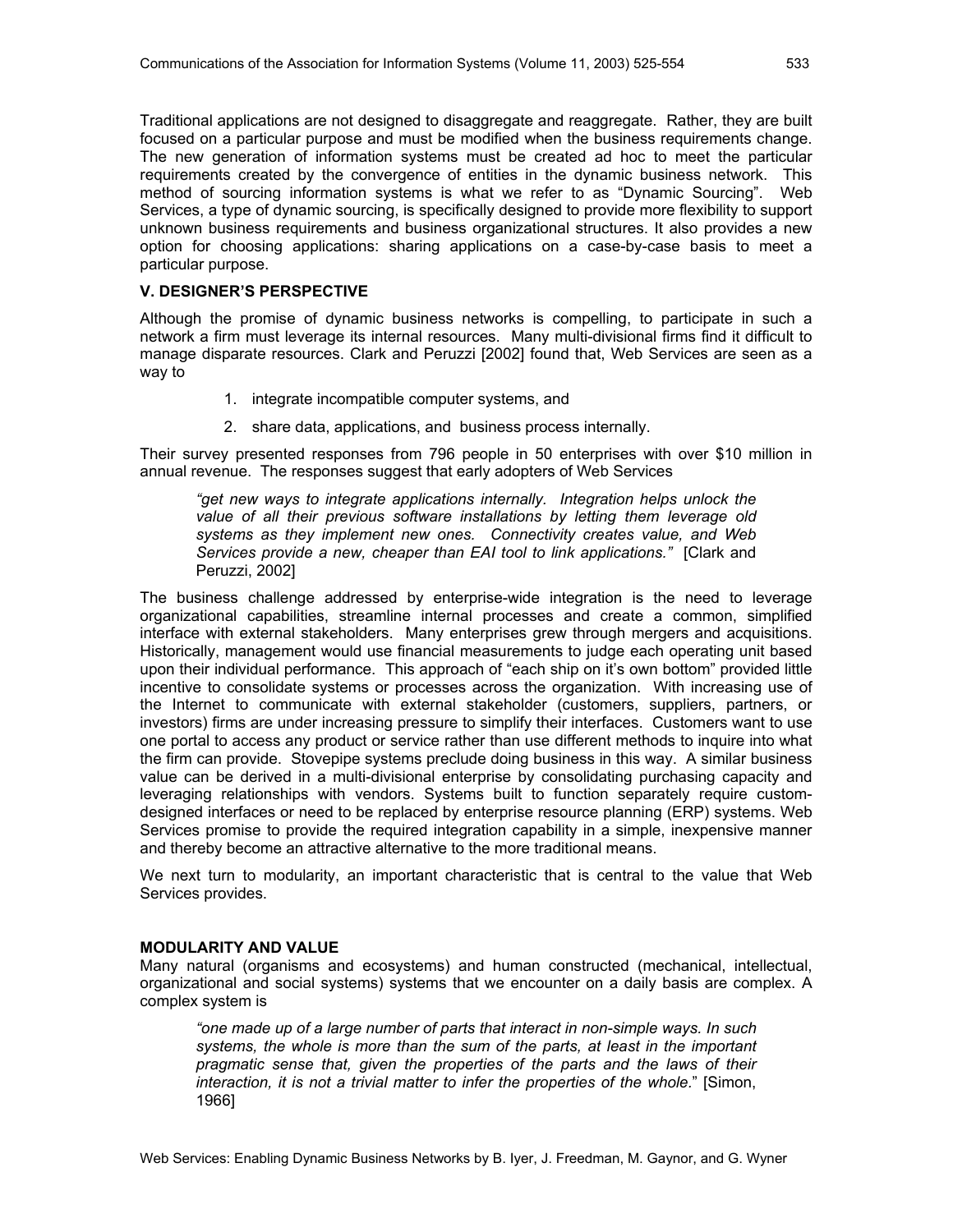Modularity, a general systems concept, is proposed as a way to handle and understand complex systems. Schilling [2000] refers to modularity as a continuum that describes degree to which a system's components may be separated and recombined. Modularity refers both to the tightness of coupling between components, and the degree to which the "rules" of the system architecture enable (or prohibit) the mixing and matching of components. Langlois [1999] relates the value of modularity to the need to understand and manage complex or dynamic systems. He refers to the constructs of visible design rules as *modularization* and defines the constructs as follows:

- An *Architecture* specifies what modules will be part of the system and what their functions will be
- *Interfaces* describe in detail how the modules will interact, including how they fit together and communicate
- *Standards* test a module's conformity to design rules and measure the module's performance relative to other modules.

Hidden design parameters are decisions that do not affect the design beyond the local module. Hidden elements can be chosen late and do not have to be communicated to anyone beyond the module design team.

In a stable, predictable environment, great advantage is derived from tightly coupling components into a highly integrated system. This focus on streamlining systems is the essence of the industrial revolution where competitive advantage was derived from lowering the cost of production through designing and managing very narrowly focused production capability. In contrast, the value that is derived from modularity lies in decomposing systems to cope with a changing environment. "Modularity is a very general set of principles for managing complexity." [Langlois 1999] If the environment is static, and the system functions as expected, then there would be no need to understand how it is constructed.

Software components that are designed to be loosely coupled, such as in Web Services allow for much more flexibility than traditional methods for connecting components. The traditional approach is to define the interfaces between software components clearly and to develop specific Application Program Interfaces (API) to transfer information between the components. The general notion is that the more closely coupled the components, the more efficient the application. At the same time, the more tightly coupled the application the more inflexible is the code to changes in structure. A good example of the inflexibility of tight coupling was seen in the Year 2000 software problem.

The theory of modularity provides the enterprise a broad set of principles than can guide the design of the software components within a system. These components, like 'LEGO' blocks, provide the building blocks and the flexibility to mix and match components to meet unknown future systems requirements. Web

Services, on the other hand, provides the technology to specify the components that were designed using modularity theory, the interface to each component, and the ability to dynamically mix and match components to implement future systems. In addition to this, Web Services allow the enterprise to build custom 'LEGO' blocks to meet unique needs.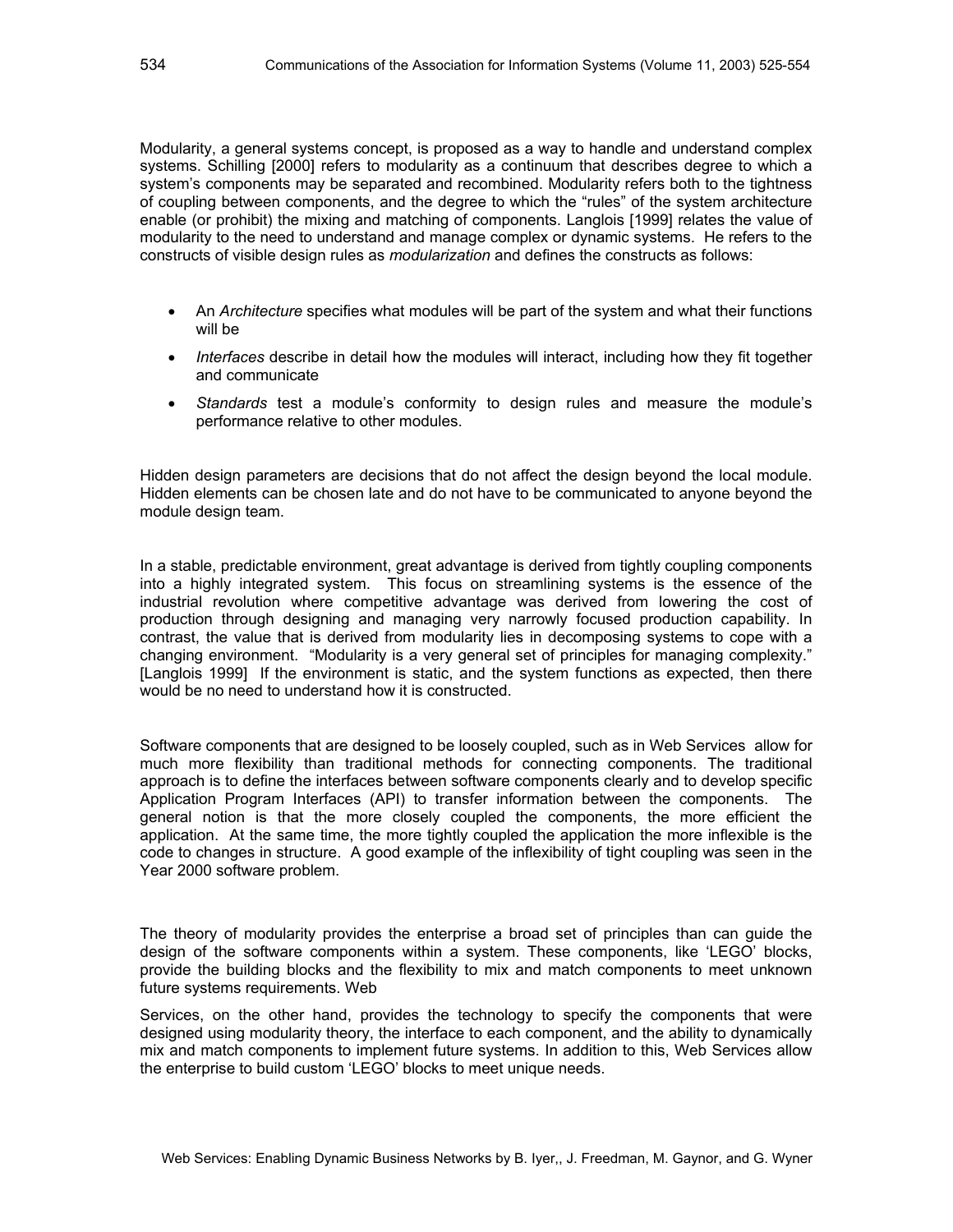How does an enterprise put a value on modularity? Baldwin and Clark [2000] apply real option theory to study modularization in the computer industry. They show how modularization in computer systems (like the IBM 360) changed the industry. Modularized computers consist of components that define interfaces. Because each component conforms to its interface rules, modules that follow the defined interface are interchangeable. In contrast, an interconnected system cannot swap components because only a single massive component exists. Baldwin and Clark's work shows how modularity increases value, and how increasing technological uncertainty about the value of the modules increases this value of modularity.

Appendix III presents an example of how modular design provides value.

#### **ENTERPRISE ARCHITECTURE FOR WEB SERVICES**

In the previous section, we discussed the concept of modularity and its impact on an enterprise's flexibility. Web Services is the technology that can be used to design for this flexibility. However, neither modularity theory nor the Web Services technology provides the designer with any guidance on the list of things or entities that can be considered for modularization. In this section, we present one such list of entities that we call enterprise architecture, based on the types of knowledge or logic that an enterprise typically captures, and upon which we can apply the principles of modularity.

We begin to identify the list of entities or enterprise architecture by considering a business process. A business process is a complete coordinated thread of all the serial and parallel activities needed to deliver value to the enterprise's customers [BPMI 2002]. Traditionally, enterprises used software applications to support coordination and execution of business processes. Although these applications were reliable, they were not built to be very flexible, agile, or transparent, because they combined and tightly couple the various assumptions about processes, data, how the business functions and how the applications are designed. This makes it very difficult to locate and make changes to any one of the assumptions. Recently, due to the availability of technologies such as components and Web Services, enterprises are investigating approaches to modeling business processes using more flexible application software development strategies. One such approach -- the modular, object orientedapproach being investigated is compared to "LEGO blocks," combining, disassembling and recombining basic business functions to create specific business processes to satisfy different business objectives. This approach uses business processes to satisfy different business objectives. This approach has resulted in tools that help separate a business application into four domains: process logic, application logic, business rules and data (Figure 5).

*Enterprise Process Logic Layer*. This layer defines a standard method to exchange business messages, conduct trading relationships, and define and register business processes.

*Application Logic Layer.* This layer defines the presentation logic, business engines and the integration logic for an enterprise application. The presentation logic deals with client requests by handling them directly or using a broker to deal with them, then sending the responses back to the user. Business engines are the set of application services, from forecasting to credit card processing, that automate particular business functions. Some of these applications are proprietary and confidential to a particular company or group of allies, while others are public and can be shared with chosen partners. In some cases, companies may develop their own application services and then choose to sell them on a subscription basis to other enterprises, creating new and potentially lucrative sources of revenue [Hagel III and Brown 2001].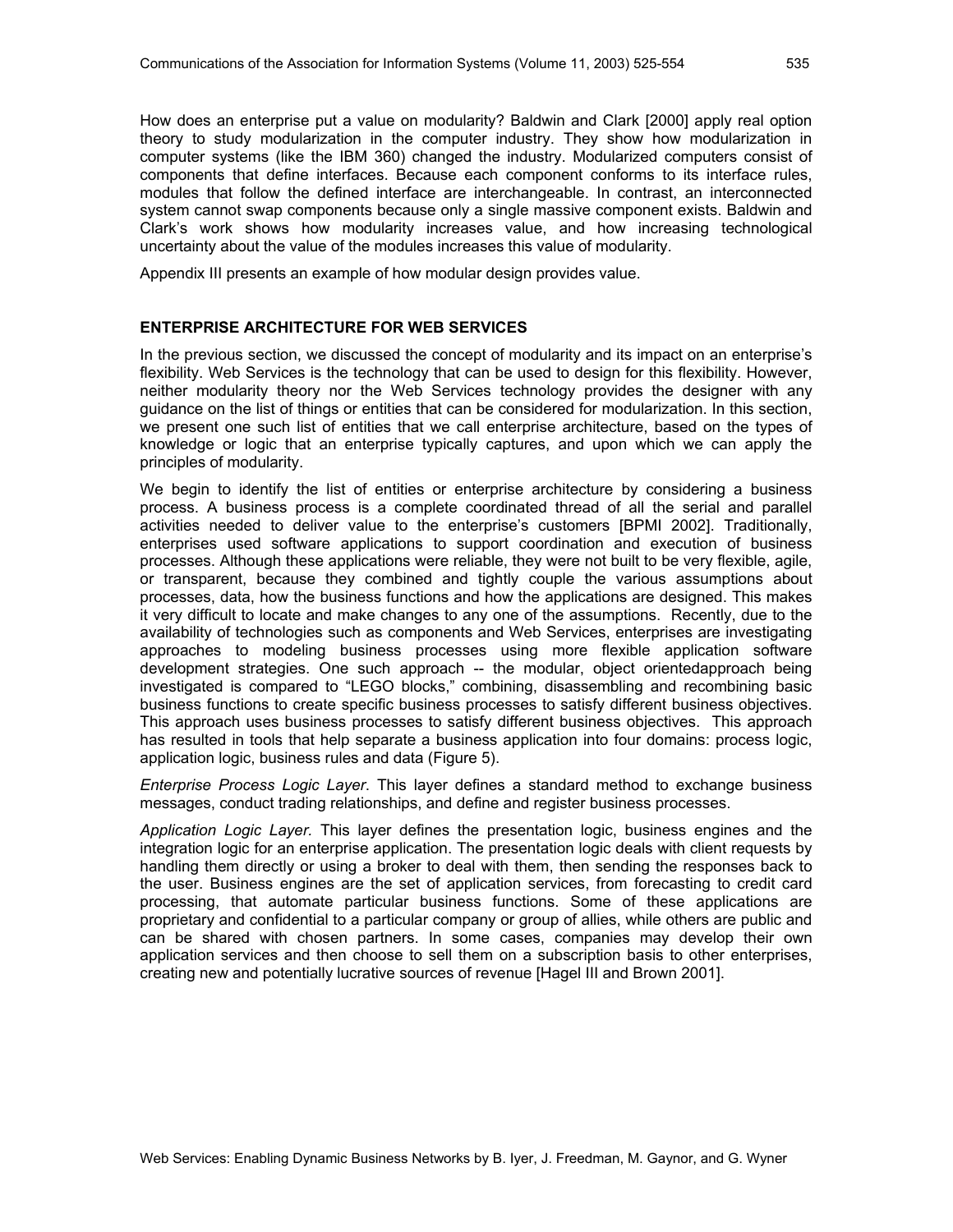

FIGURE 5. The Enterprise Architecture

*Business Logic.* The next layer contains the workflow logic and the business rules. The Workflow Management Coalition defines workflow *as* 

*the automation of a business process, in whole or part, during which documents, information, or tasks are passed from one participant to another for action, according to a set of procedural rules* [WFMC 2002].

Modern enterprises store the workflow logic as business rules [Morgan 2002].

*Data Layer.* The data layer, shown in Figure 5 includes the metadata about the information objects in each of the enterprise process logic, application logic, business rules, and data sublayers. It also includes the metadata that represents the inter-relationships and associations between the information objects in each of these sub-layers. The last category of data in this layer is the metadata repository that includes the following: metadata about the business data captured in the system such as its source (person, role, business unit, location, and associated process that captures it), date/time of capture, granularity (hourly, daily, etc.), and its storage location in the system (which database/file, specific table(s), whether duplicated in case of distributed data, etc.). A corresponding set of metadata that describes the models (role/person/business unit responsible for maintaining it, storage location in the system, date/time of creation/revision) as well the model components is also part of the metadata repository.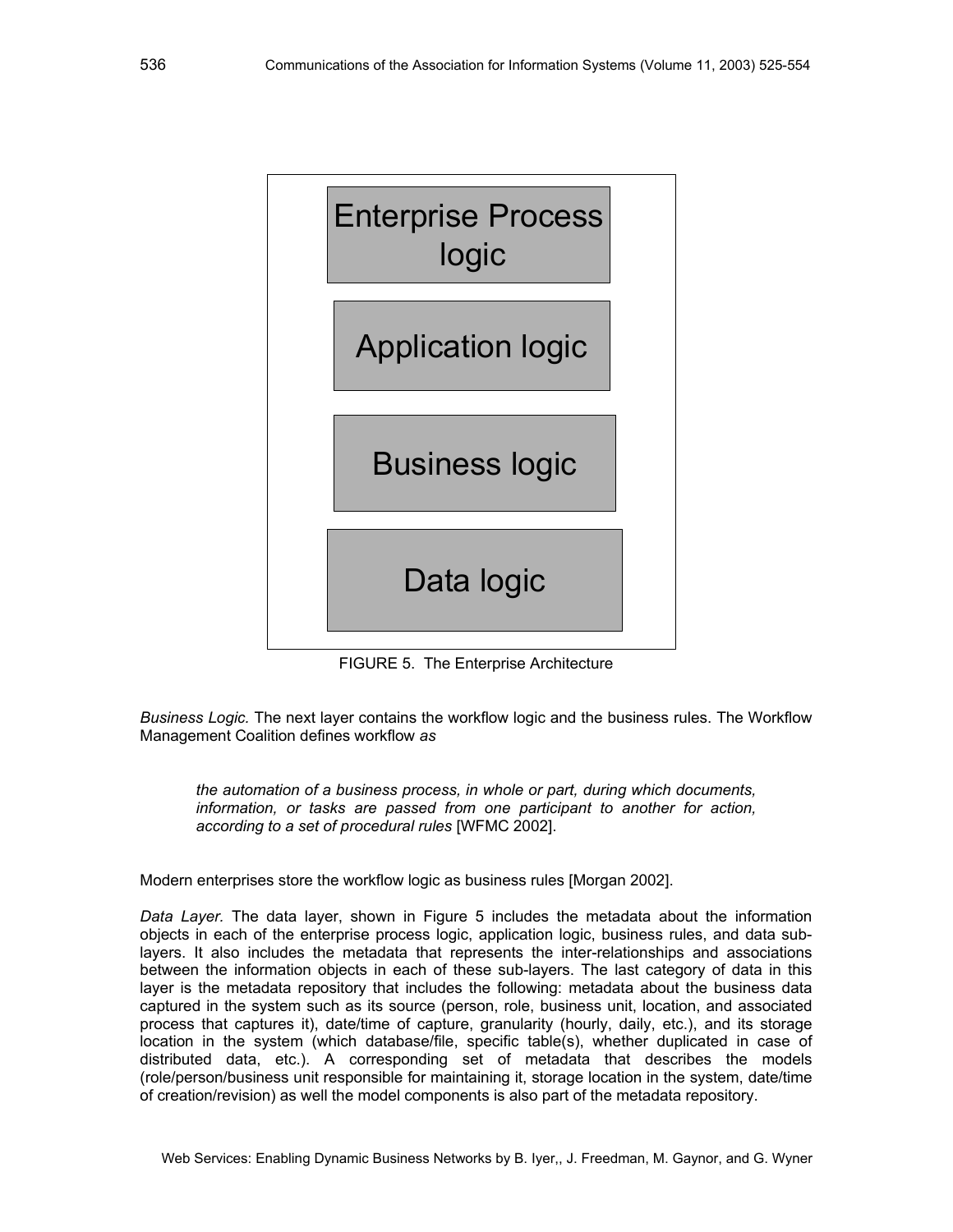The logic behind each layer presented in Figure 5 can be captured in a standardized form using XML. Furthermore, using the directory services provided by Web Services, this information can be accessed by other applications within or outside the enterprise.

Dynamic business networks are held together by a set of information standards, which function as the *lingua franca*, enabling network participants to exchange information about such factors as business rules, customers, products, and applications. By separating the enterprise logic into the layers defined in Figure 5, organizations can easily establish dynamic business networks with other organizations by exposing the logic layers selectively. This approach enables a company to "orchestrate" critical cross-company processes as though they are part of the company, while specializing in their internal competencies.

For such networks to function smoothly, several conditions must be met [Hacki and Lighton 2001].

- 1. Business standards must emerge and be accepted in every layer enterprise process logic, application logic, business logic, and data logic. For example, to automate connections between organizations, shared meaning for terms such as prices (per pound, per kilo, etc.) and quality must be defined.
- 2. Rigorous performance standards must be met.
- 3. Sharing of benefits generated across all partners should be equitable.
- 4. All key business processes (project management, order entry, HR administration, and budgeting) should be online.
- 5. Development and testing of new opportunities within network partners should be online.

#### **WHY ARE WEB SERVICES BETTER?**

Previous generations of distributed computation environments did not display the flexibility that Web Services do. Common Object Request Broker Architecture (CORBA), Distributed Component Object Model (DCOM), and Remote Method Invocation (RMI) are based on the RPC paradigm with tight coupling between what the client sends and what the server expects. The type and order of passed parameters are rigorously enforced because the parameters are marshaled and un-marshaled for the Web Service. This coupling is tighter than what is required with Web Services because Web Services allow both a RPC and message paradigm. The RPC style of Web Services is a mapping of the RPC paradigm: place the XML encoding of the parameters into a SOAP envelope. The message passing model is far more flexible because of its looser coupling between client and server.

Many big vendors in the pre-web service days are leading the push to Web Services. A vendor's Web Services development environment is aligned with their history regarding other distributed environments they supported. Sun's RMI and J2EE (Java 2 Platform, Enterprise Edition) are both tightly coupled to Java. Microsoft's DCOM favored the Windows platform, while their .NET requires it. The design goals of CORBA and .NET are similar, but split the market so that big Unix vendors, open source, and Microsoft never agreed about what the common language should be between heterogeneous computers.

Web Services emerged as the best choice from the many different experiments in distributing computing environments. For the first time, industry agrees to a common method to access remote resources across heterogeneous networks and systems. This agreerment is a good example of how learning from many generations eventually leads to a solution that is acceptable to most of the vendors – not an easy feat.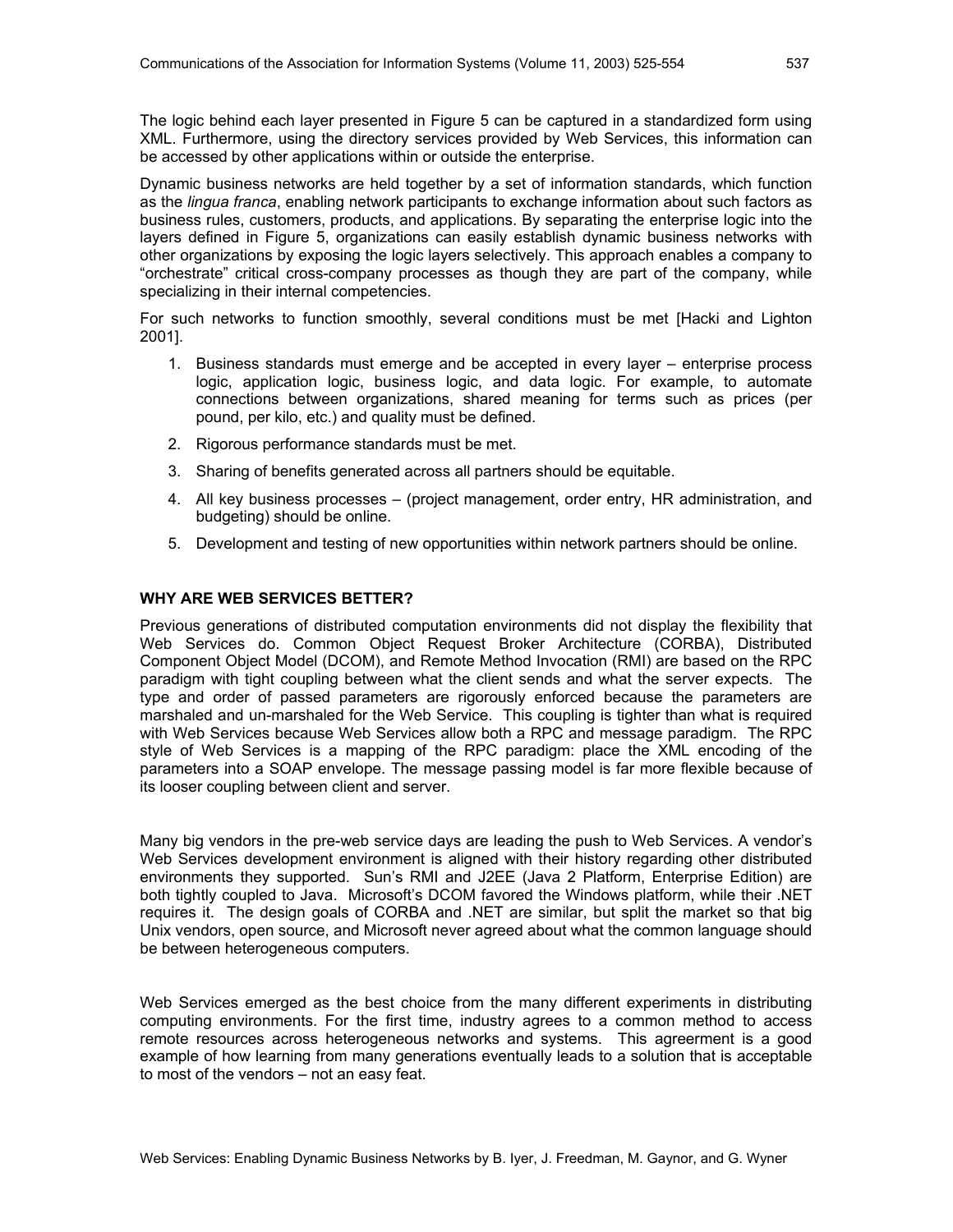One powerful attribute of Web Services that encourages innovation is the loose coupling between clients and servers. By agreeing on standards such as SOAP and XML, transferring data between all heterogeneous systems becomes easy. These standards explain how typed data is exchanged between systems that disagree about how data is represented. This loose coupling implies easy replacement of one web service with another, provided the defined interfaces of both Web Services are identical. This loose coupling between the client and server with Web Services gives consumers and developers flexibility in building and evolving these services because it promotes experimentation.

The vendors agree on the big picture of Web Services, however, they have different ideas about how Web Services should be implemented. The biggest players have business models that play to their strategic business advantages: Microsoft believes in using the Windows platform, while Sun is focused on the Java language. Some environments are less restrictive. such as Axis from the Apache group [Apache 2002]. Each system offers advantages and disadvantages – the best choice depends on the particular attributes of the individual organization, and what it wants to do. Fortunately for users, the value of Web Services is independent of how they are built. The major vendors agree about what counts the most – it's not how you build Web Services, but rather, it iss what users can do with these services that creates the most value for everyone.

The architect's perspective results in the determination of the modularity for the enterprise logic. The choice includes data, applications, business and enterprise logic. The architect can chose to modularize one, several, or all of these logics.

#### **VI. BUILDER'S PERSPECTIVE**

*Web Services provide a deployment framework for efficient development and interoperability of information systems using industry standards.* 

Builders suggest that by using modular design concepts and a Web Service-oriented architecture, applications can be assembled, disassembled and reassembled more easily, i.e., maintained. A major theoretical advantage of using standards such as XML [XML 2002] and SOAP [Graham et al. 2002] is that the original software application does not need to be rewritten to be shared. Given the huge number of applications that are currently in production worldwide, the idea of "wrapping" a functioning application using a standard language designed specifically to share data and processes between computer systems sounds like the "silver bullet" that technology innovators sought since the beginning of computing.. The concept of Web Services provides a vehicle for applications to both describe their function and data but to also interface with other applications dynamically.

#### **INFORMATION SYSTEM INTEGRATION**

Sharing information across the enterprise or between enterprises requires the detailed analysis and design of application program interfaces or APIs. The three broad approaches to systems integration are [Markus 2000; TechMetrix 2002]:

1. *Data warehousing (DW)*. In this approach (Figure 6), an organization leaves its "source" systems (those that need to be integrated) alone. Instead, extracts are taken from these systems and loaded into a "warehouse" from which sophisticated analysis can be done using analytical tools.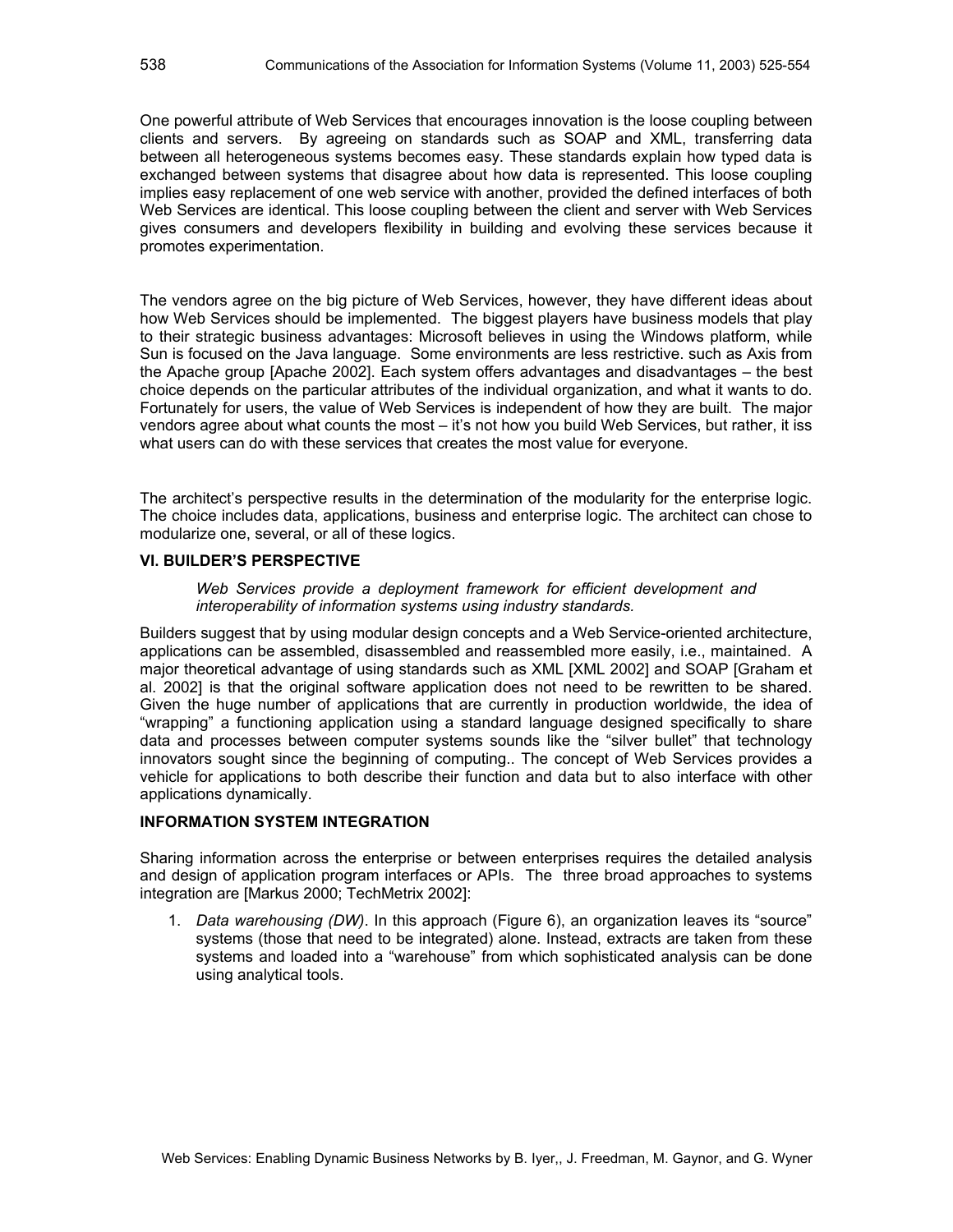

Figure 6. Data Warehousing

2. *Point-to-point integration (P-to-P)* (Figure7), involves developing a unique, customized integration solution that can link existing applications. These solutions are generally based on a client/server structure, and on various communication middleware applications. The client/server concept facilitates the distribution of functions to the application server that performs the task. This approach is inexpensive and is implemented quickly. The most significant trade-off is the ever-increasing number of point-to-point connections that must be created and maintained when a new system needs to be integrated. In the case of the example shown in Figure 6, the addition of a sixth component would potentially require the creation of five point-to-point connections. This approach results in a higher risk of error and increased system lag times.



Figure 7 Point-to-Point Integration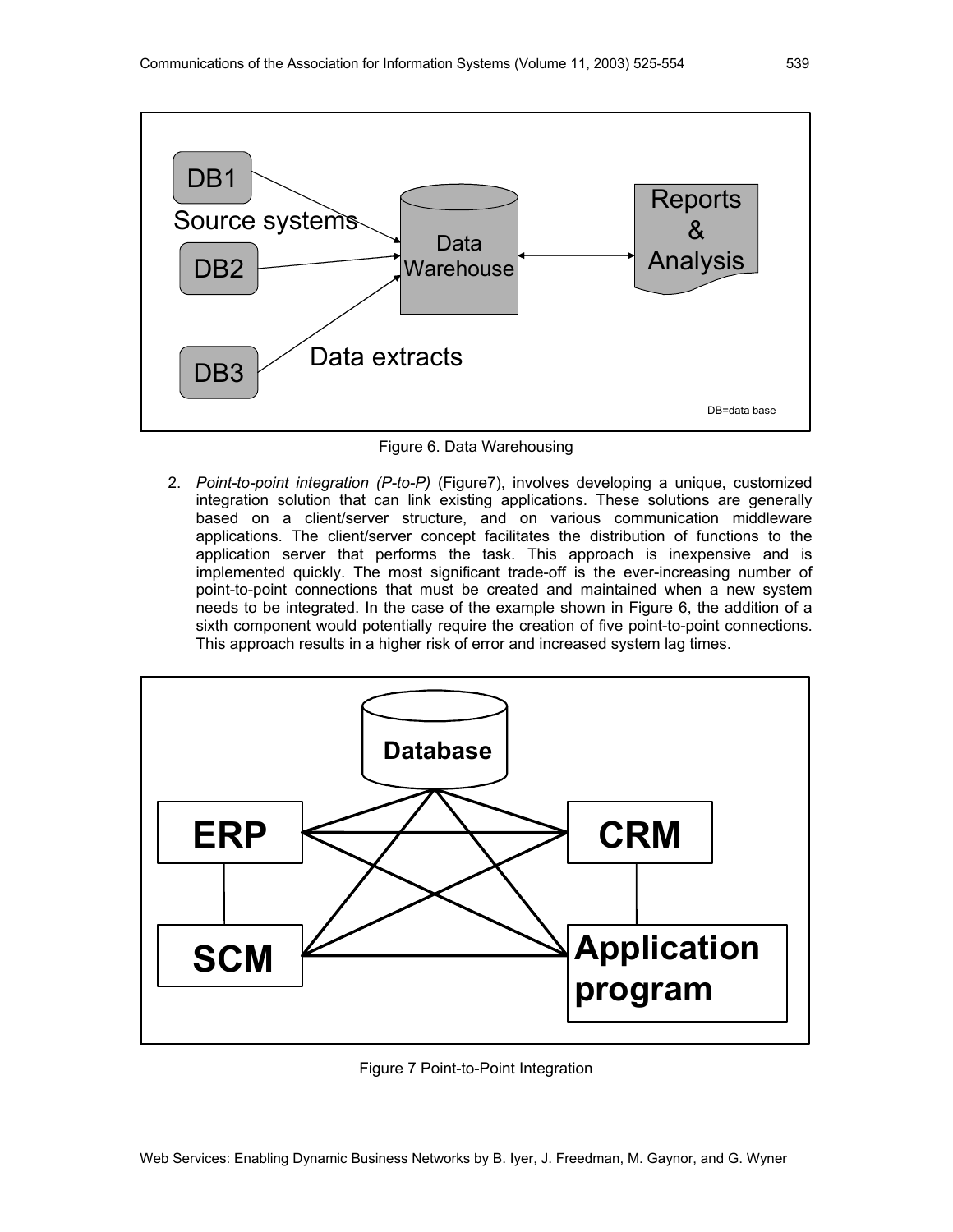3. *Enterprise Application Integration* (EAI) [Linthicum 2000], uses a central negotiator which manages the interaction among applications (Figure8). The EAI provides a single common connection between the applications.



Figure 8. Enterprise Application Integration (EAI) Approach

Using an intermediate communication format allows all integration to be accomplished at a single node. Adding an additional application requires only that a single point-to- point connection be created, between the application and the EAI node. These tools provide useful features such as:

- Ready to use adaptors for connecting common applications to the central node,
- Advanced message routing between applications,
- Message transformation,
- Management of complex inter-application processes, and
- Administration of flows and processes.

With the increasing need for customer fulfillment, real time management and lean management, some organizations want all the components across the business network able to communicate in real time and to synchronize with one another. E-business often requires that an enterprise's processes be able to integrate extensively both with those of its partners and with complementary applications. Meeting this requirement is no longer a matter of simply connecting databases, and requires an integration platform that communicates with all the applications in the information system.

4. These needs led to the development of a fourth approach to System Integration Architecture, developing and implementing a *Network Platform* (NP). This platform expands on the EAI approach by adding the ability to share data, applications, process, and business rules to launch many new applications. The Network Platform (Figure 9)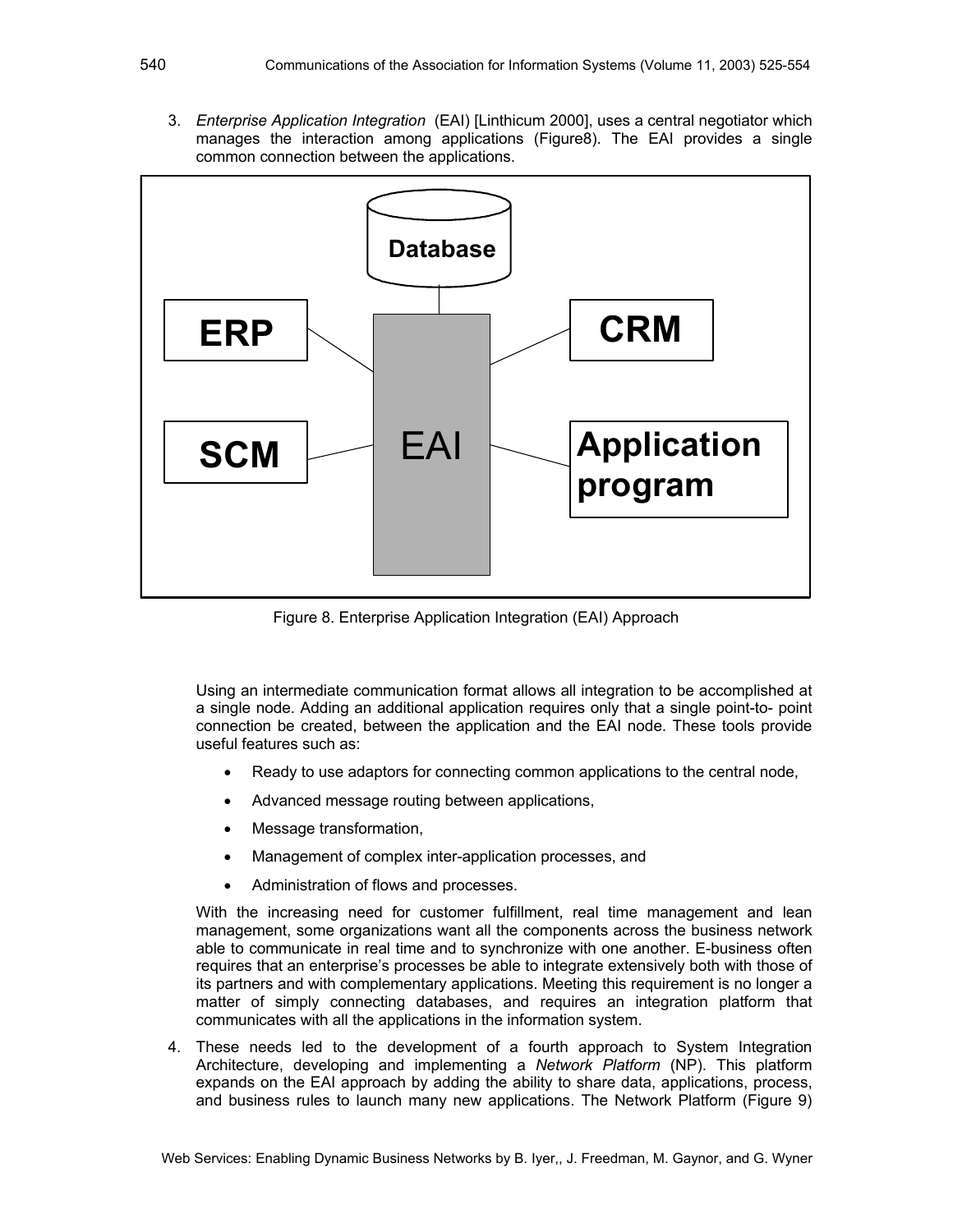divides the data, process, applications, and business rules elements into their logical and operational layers. The logical layer contains the enterprise logic (as described in section 5) and the operational layer contains the actual components or services that implement the required functionality. to customize the services for the various market segments, the enterprise logic platform includes a set of APIs that can be called by the application programs to customize the services for the various market segments, the enterprise logic platform has a set of APIs that can be called by the application programs. These APIs can help launch products for various segments or to meet a variety of needs within a segment. Similarly, the operating platform provides a set of APIs that will provide each enterprise with the option to use services provided by various business units from other enterprises. Web Services is one form of Network Platform.



Figure 9. Network Platform (NP) Approach

To summarize, four options are available to source applications; Rent, Buy, Build or Share (Dynamically Source)[McKeen et al. 2002]. To integrate applications, four options: data warehousing, point-to-point, enterprise application integration and network technology platform can be used. To summarize, four options are available to source applications; Rent, Buy, Build or Share (Dynamically Source)[McKeen et al. 2002]. To integrate applications, four options: data warehousing, point-to-point, enterprise application integration and network technology platform can be used.

## **VII. END USER'S PERSPECTIVE**

1

In the previous sections we defined what a web service is, and described how to use one. When you are ready to make a Web Service available, you can publish its characteristics by providing its description in an XML document using WSDL. To make it easy for developers and applications to locate it, you can place these WSDL descriptions in a private or public UDDI registry<sup>1</sup>.

 $1$  The acronyms are defined in Section one and in the List of Acronyms at the end of this article.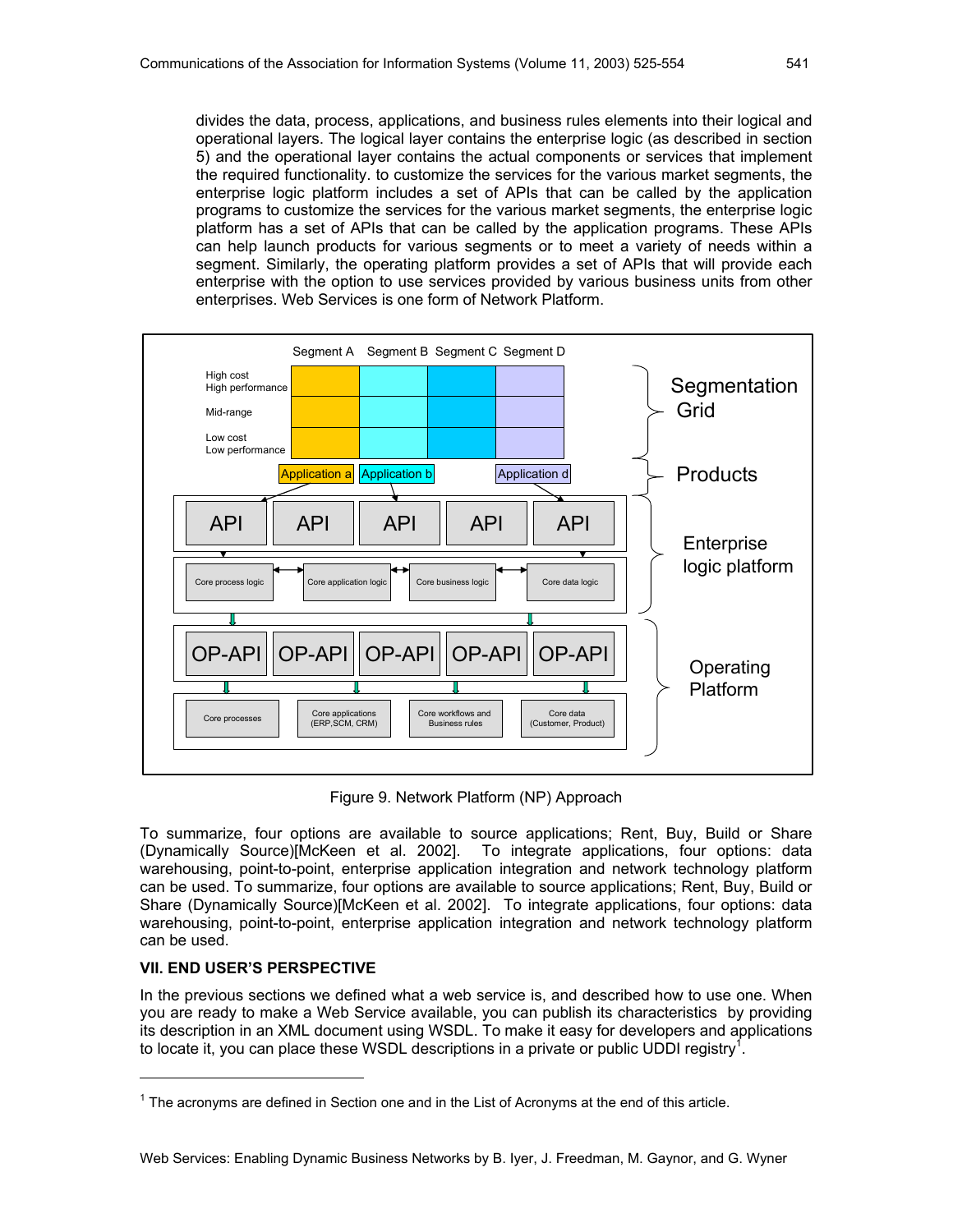A developer could "call" a Web Service by using a URL tag and WSDL description of a particular service to use. They can find this information by querying a UDDI registry.

When a Web Service is ready to "call" another service, it sends a request as an XML document in a SOAP envelope. This protocol can work across a variety of transport mechanism, either synchronously or asynchronously.

Figures 10 and 11 illustrate how these pieces fit together.



Figure 10 High Level Web Services Architecture

- 1. First the user discovers all the possible Web Services from the UDDI registry and how to use them,
- 2. Then the user picks the best web service for their particular need.
- 3. From WSDL, the user now has details of how to invoke the desired service and can do so directly.

Note that, if particular modules occur together frequently, a user can select and group some services into a new, composite service that can be called and reused.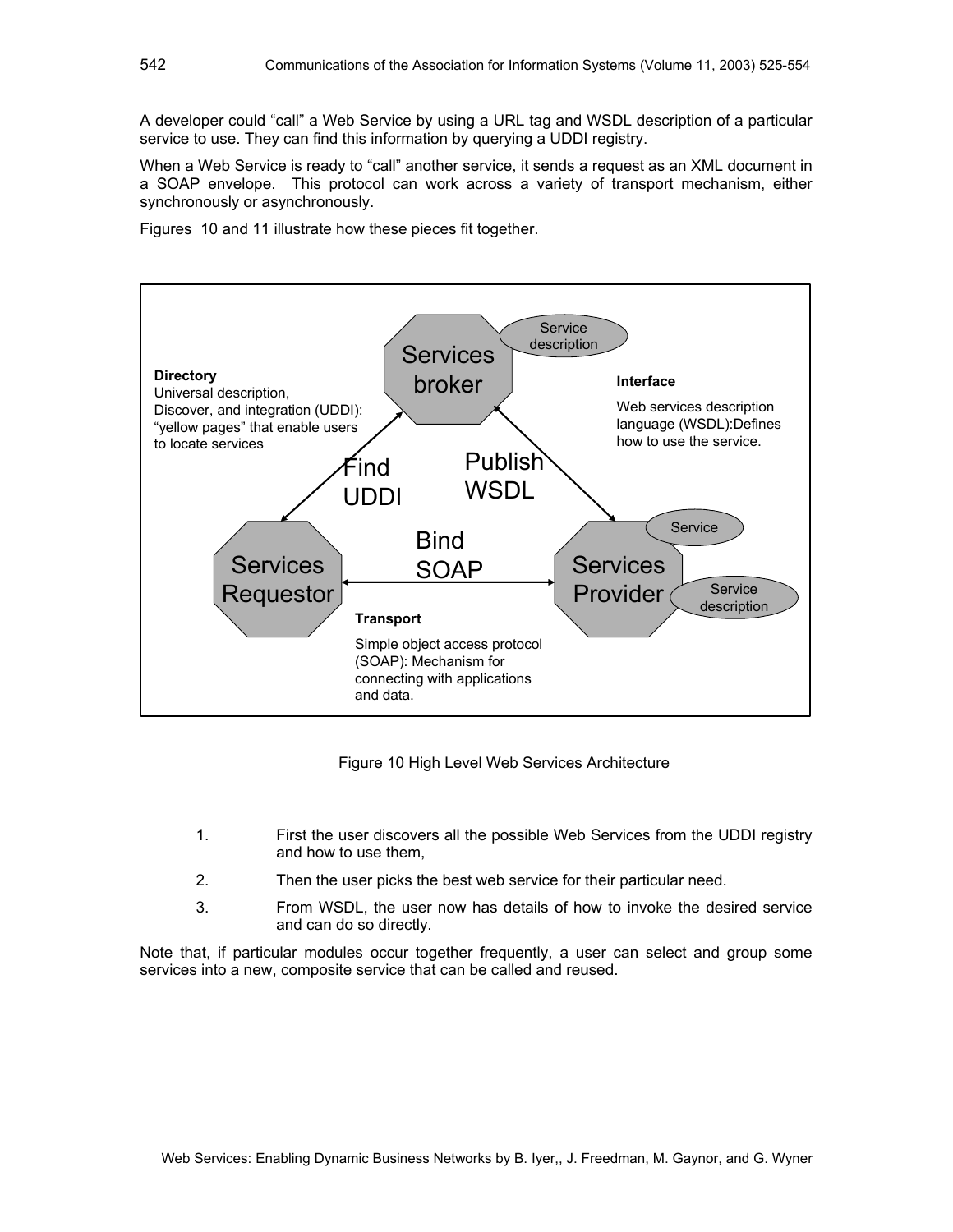



#### **VIII. CONCLUSIONS AND LIMITATIONS**

In this paper we presented the concept of Web Services from a stakeholder perspective, i.e, owner, architect, builder, and user. For each stakeholder, we present the salient issues and current developments such as dynamic business network, enterprise logic and modularity. We focused primarily on the promise of Web services and the particular value this approach holds for the four stakeholder perspectives.

We must also consider some of the challenges and drawbacks Web Services may entail for each of these stakeholders. In the following subsections, we discuss the limitations of Web Services.

#### **OWNERS**

From an owner's perspective, organizations can be modeled as dynamic business networks. Web Services add value by providing a framework suited for these dynamic networks. Note, however, that not all organizations are equally dynamic. A move to Web Services may not be cost-effective for organizations where tight system integration is more important than flexibility. In particular, the cost of adding flexibility to legacy systems may be difficult to justify.

Owners also face the question of who is responsible for the architecture, the components, and overall performance. Web Services alone cannot resolve these responsibility issues. Indeed, the increasing number of actors and organizations responsible for components of a functioning system under Web Services may actually exacerbate this problem.

#### **DESIGNERS**

From a designer's perspective, Web Services provide a framework for modular systems development. With Web services, however, designers must not only design the functionality to be provided by each module but must treat each module as a "product" that can ensure delivery of services to a wide range of clients across a wide range of circumstances. For example, Arsanjani et al [2003] identify such "nonfunctional" issues as performance, reliability, and level of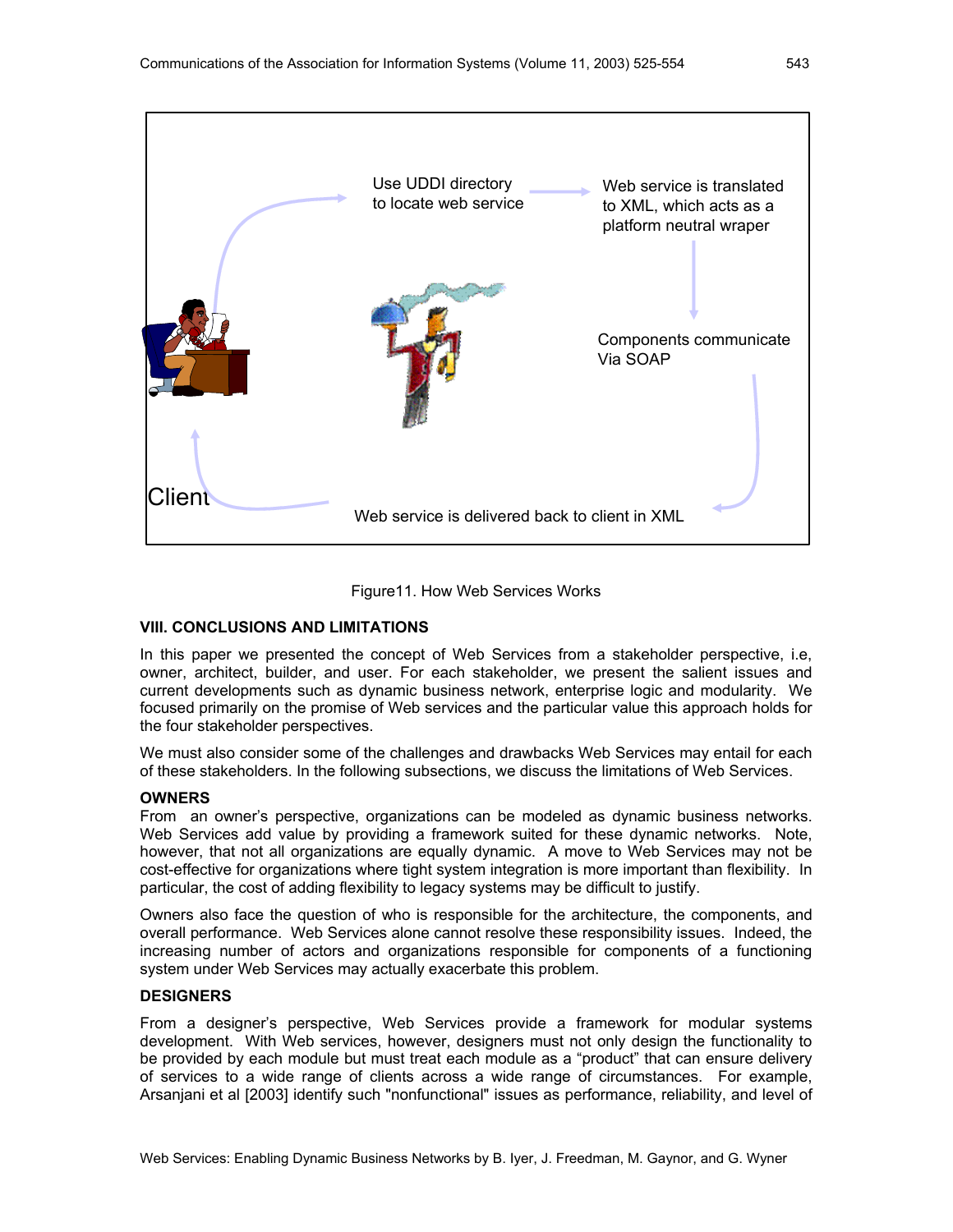service. This means that in addition to the required functionality, these "products" must also provide configuration toolkits that other designers can use to support their own unique requirements [Von Hippel and Katz 2003].

Finally, while the promise of Web Services rests, at least in part, on the wide adoption of key standards for interoperation, adopting such standards brings with it the risk that the market may switch to a different standard. This risk is especially significant in the current climate in which Web Services users are of necessity early adopters.

#### **BUILDERS**

From a builder's perspective, Web Services provide a deployment framework for efficient development and interoperability of information systems using industry standards. For early adopters, however, there are significant performance and reliability issues to consider. For example Arsanjani et al [2003] note that the overhead involved in representing data using XML and text will result in "a data size explosion" and a significant processing overhead. In addition, early adopters have to deal with early versions of tools, limited infrastructure, and shifting standards. One may expect many of these issues to resolve themselves in the near future as additional tools and infrastructure are brought into play and performance and reliability problems are addressed. In the meantime however these are significant issues which builders should have consider.

#### **USERS**

From an end user's perspective, Web Services promise an architecture for users to find relevant resources quickly and use them effectively. For the end user, however, facilities for the direct composition and manipulation of Web Services are not yet available. Instead, the end user is more likely to benefit from "trickle-down" flexibility that is enabled by designers and builders and implemented in the code. Perhaps more to the point, the infrastructure is not yet in place to provide a user with performance guarantees for specific Web Services. Finally, the search costs for end-users seeking to identify relevant Web Services are still significant, although such search costs will presumably continue to decline as the technology develops.

#### **ACKNOWLEDGEMENT**

Financial support from Boston University, School of Management, SMG Junior Faculty Development Grant is gratefully acknowledged.

*Editor's Note.* This article, which was received on October 14, 2002, was fully peer reviewed. It was with the authors for approximately two months for two revisions and was published on April 23, 2003.

#### **REFERENCES**

Alexander, C. (1964) *Notes on the Synthesis of Form*, Boston: Harvard University Press.

Apache. (2002) "http://www.apache.org/," (current July 23, 2002).

Arsanjani, A.*, et al.* (2003) "Web Services: Promises and Compromises," *Queue* (1) 1, pp 48-58.

Balasubramanian, P.R., G. Wyner, and N. Joglekar (2002)"The Role of Coordination and Architecture in Supporting ASP Business Models," *Proceedings of the 35th Annual Hawaii International Conference on System Sciences* 

Baldwin, C.Y., and K.B. Clark (1997) "Managing in an Age of Modularity," *Harvard Business Review* (68), pp 73--109.

Baldwin, C.Y., and K.B. Clark (2000) *Design Rules: The Power of Modularity*, Cambridge, MA: The MIT Press, p. 471.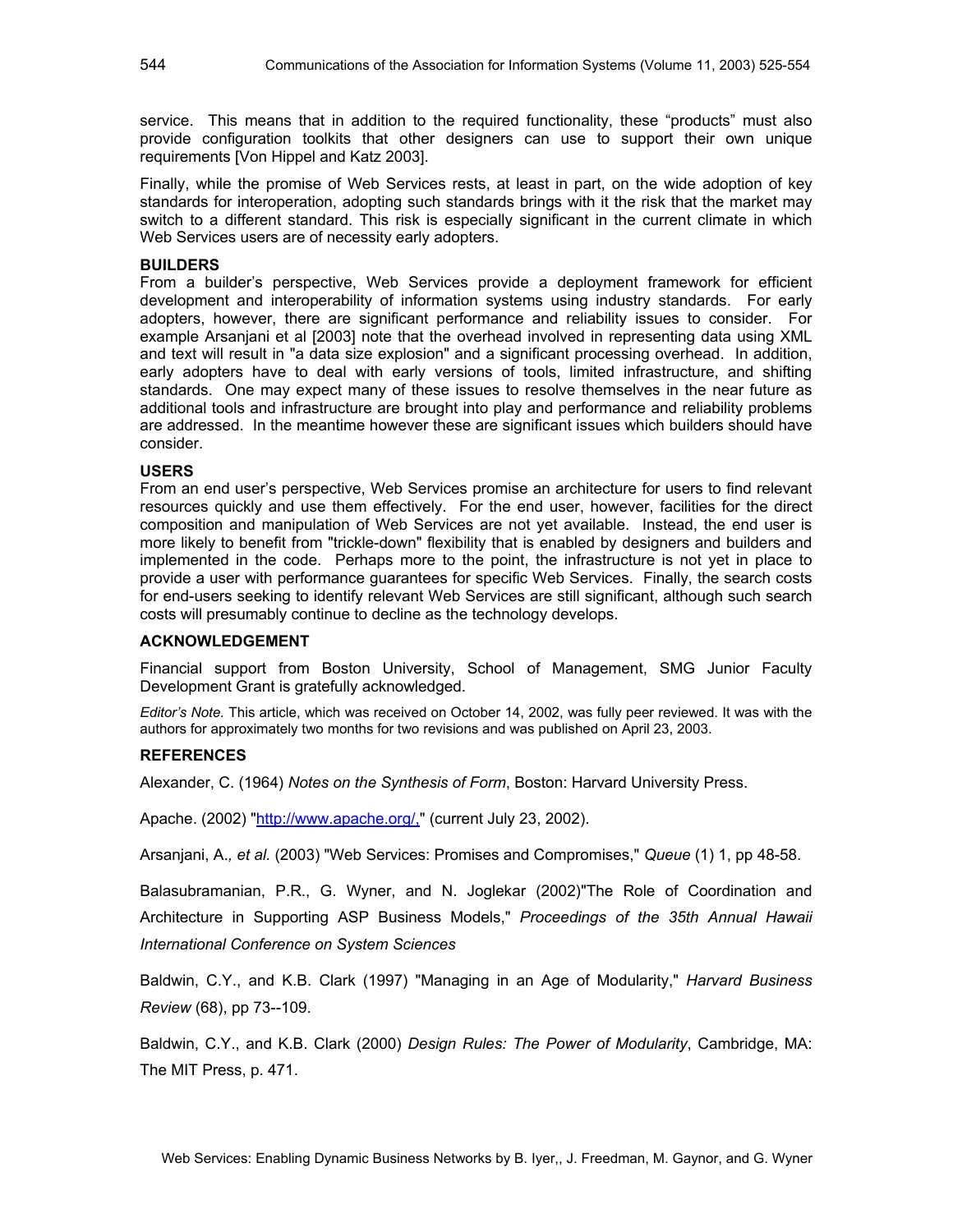Birrell, A., and B. Nelson (1984) " Implementing Remote Procedure Calls," *ACM Transactions on Computer Systems* (2) 1.

Bovet, D., and J. Martha (2000) *Value Nets: Breaking the Supply Chain To Unlock Hidden Profits*, New York: Wiley p. 270.

BPMI. (2002) "http://www.bpmi.org/index.esp." (current July 24,2002).

Brandenburger, A., and B. Nalebuff (1996) *Co-opetition*, New York: Doubleday, p. 290.

Chandler, A.D. (1964) *Strategy and Structure: Chapters in the History of the American Industrial Enterprise*, Cambridge, MA: The MIT Press, p. 463.

Gawer, A., and M.A. Cusumano (2002) *Platform Leadership: How Intel, Microsoft, and Cisco Drive Industry Innovation*, Boston: Harvard Business School Press, p. 336.

Gaynor, M. (2002) *Network Services Investment Guide: Maximizing ROI in Uncertain Times*, New York: Wiley.

Gaynor, M., and S. Bradner (2001) "Using Real Options to Value Modularity in Standards," *Knowledge Technology & Policy* (14) 2.

Gaynor, M.*, et al.* (2001)"The Real Options Approach to Standards for Building Network-based Services," *IEEE conference on Standardization and Innovation*, Boulder CO IEEE.

Gnyawali, D.R., and R. Madhavan (2001) "Cooperative Networks and Competitive Dynamics: A Structural Embeddedness," *Academy of Management Review* (26) 3, pp 431-445.

Graham, S.*, et al.* (2002) *Building Web Services with Java: Making Sense of XML, SOAP, WSDL and UDDI*, Indianapolis, IN: Sams, p. 581.

Hacki, R., and J. Lighton (2001) "The Future of the Networked Company," *The McKinsey Quarterly* (3), pp 26-39.

Hagel III, J., and J.S. Brown (2001) "Your Next IT Strategy," *Harvard Business Review,* (73:10) October, pp 105--113.

Joglekar, N., and P.R. Balasubramanian (2001)"Dynamics of Application Service Provision Business Models," *Proceedings of the International Conference of the Systems Dynamics Society*, Atlanta, GA.

Langlois, R.N. (1999) "Modularity in Technology and Organization," *Journal of Economic Behavior & Organization* (49)1, pp 19-37.

Linthicum, D. (2000) *Enterprise Application Integration*, Upper Saddle River, NJ: Addison-Wesley,p. 377.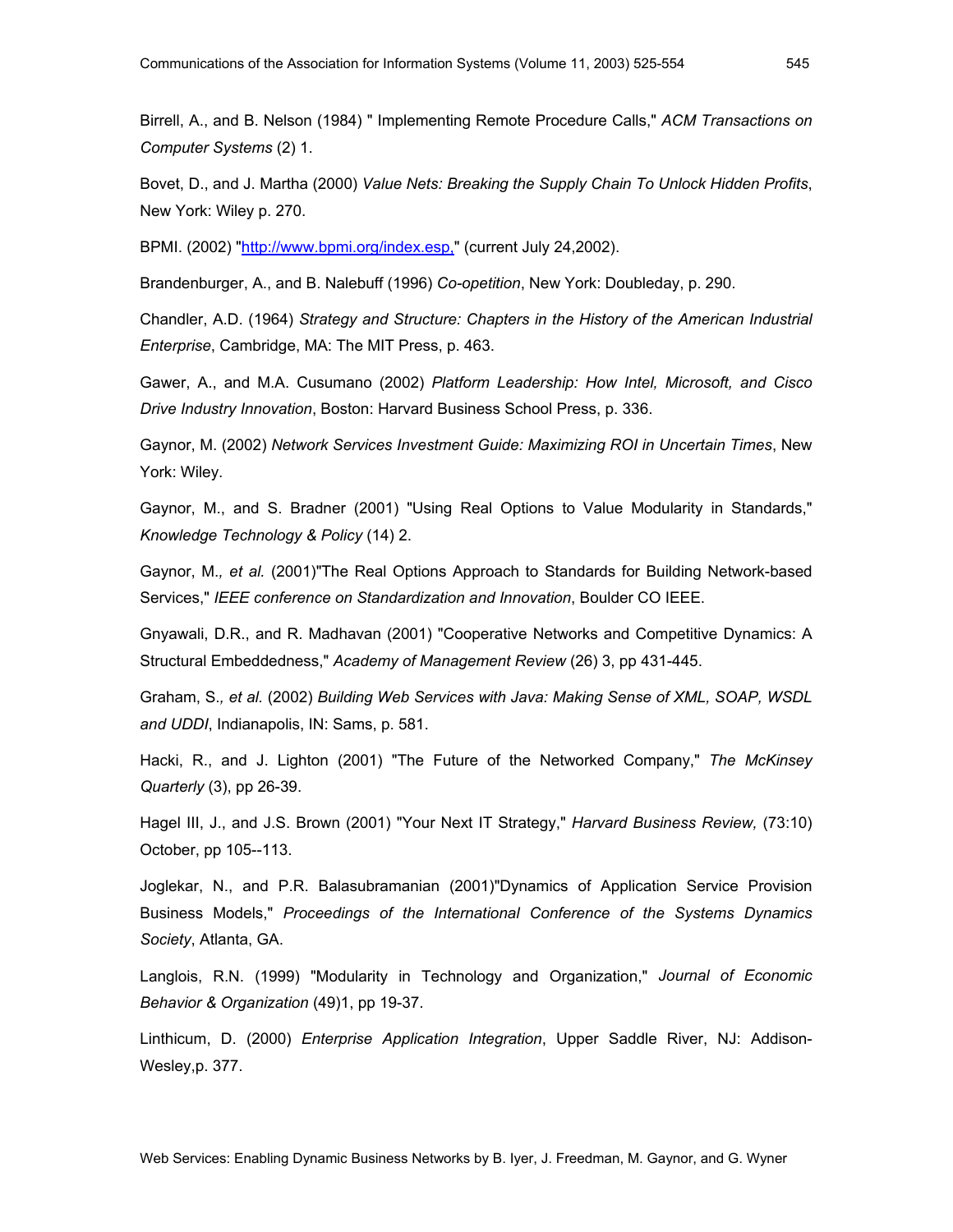Markus, M.L. (2000) "Paradigm Shifts - E-Business and Business/Systems Integration," *Communications of the Association for Information Systems* (4)10, pp 1--44.

McKeen, J.*, et al.* (2002) "IT Sourcing: Make, Buy or Market?," *Communications of the Association for Information Systems* (9) 8 September.

Morgan, T. (2002) *Business Rules and Information Systems*, Pearson Education, Inc., Boston, p. 348.

Nohria, N., and R.G. Eccles (eds.) (1992) *Networks and Organizations: Structure, Form and Action*. Boston: Harvard Business School Press.

Orfali, R., D. Harke, and J. Edwards (1996) *The Essential Client/Server Survival Guide*, New York: Wiley .

Parnas, D.L. (1972) "On the Criteria To Be Used in Decomposing Systems Into Modules," *Communications of the ACM* (15) 12, pp 1053-1058.

Schilling, M.A. (2000) "Toward a General Modular Systems Theory and its Application To Inter-Firm Product Modularity," *Academy of Management Review* (25), pp 312-334.

Simon, H.A. (1996) *The Sciences of the Artificial*, Cambridge, MA: The MIT Press,p. 231.

Sleeper, B. (2001) "Defining Web Services," San Francisco: The Stencil Group.

Tapscott, D., D. Ticoll, and A. Lowy (2000) *Digital Capital: Harnessing the Power of Business Webs*, Boston: Harvard Business School Press, p. 320.

TechMetrix (2002) "Which Technology for Tomorrow's EAI?," http://eserv.ebizq.net/aps/techmetrix 2.html (current July 29, 2002).

Von Hippel, E., and R. Katz (2003) "Shifting Innovation to Users Via Toolkits," *Management Sciences* (48)7, pp 821-835.

WFMC. (2002) "http://www.wfmc.org/," (current July 24, 2002).

XML. (2002) "www.xml.org," (current July 23, 2002).

Zachman, J.A. (1987) "A Framework for Information Systems Architecture," *IBM Systems Journal* (26) 3, pp 276--292.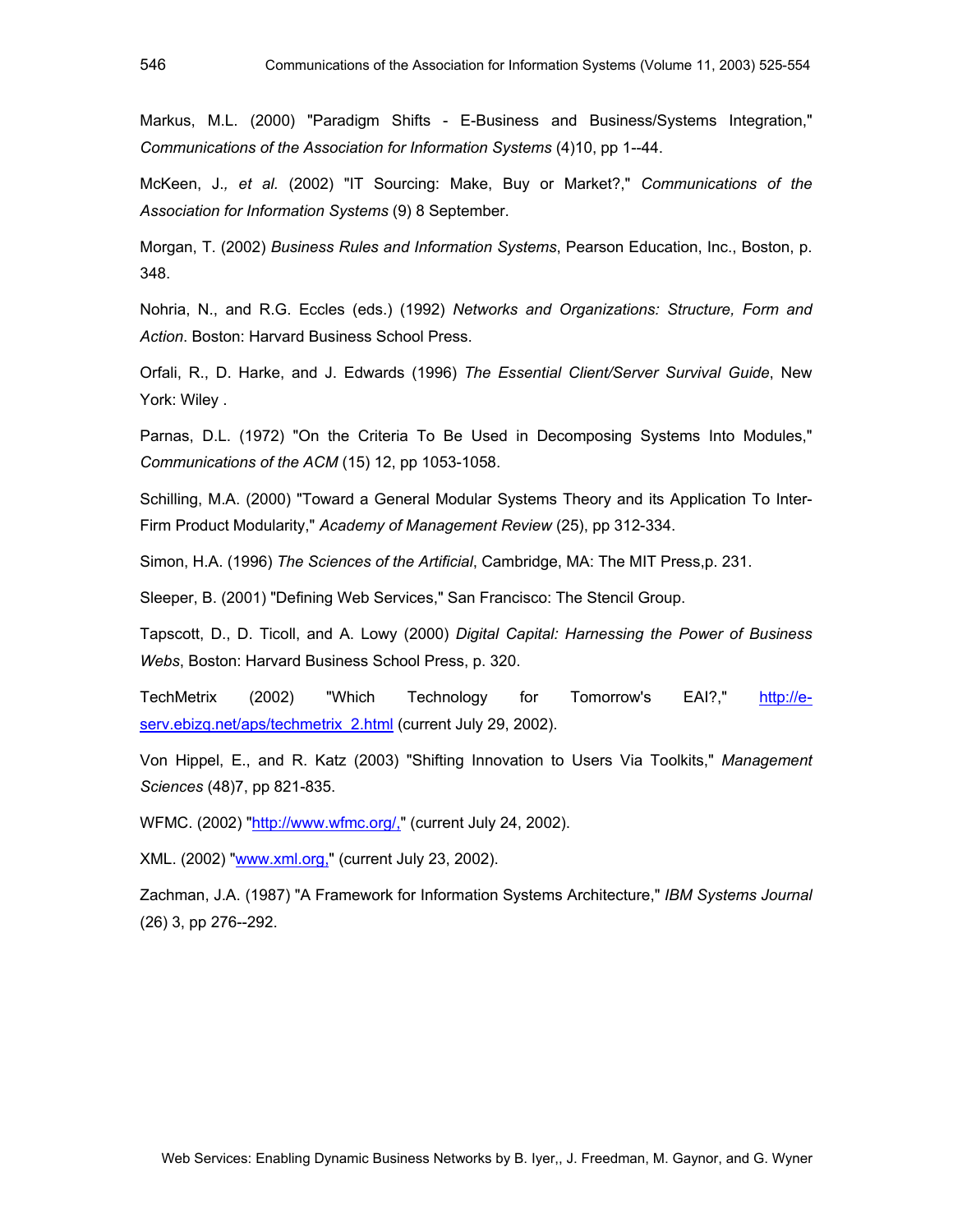#### **APPENDIX I. WEB SERVICE RESOURCES**

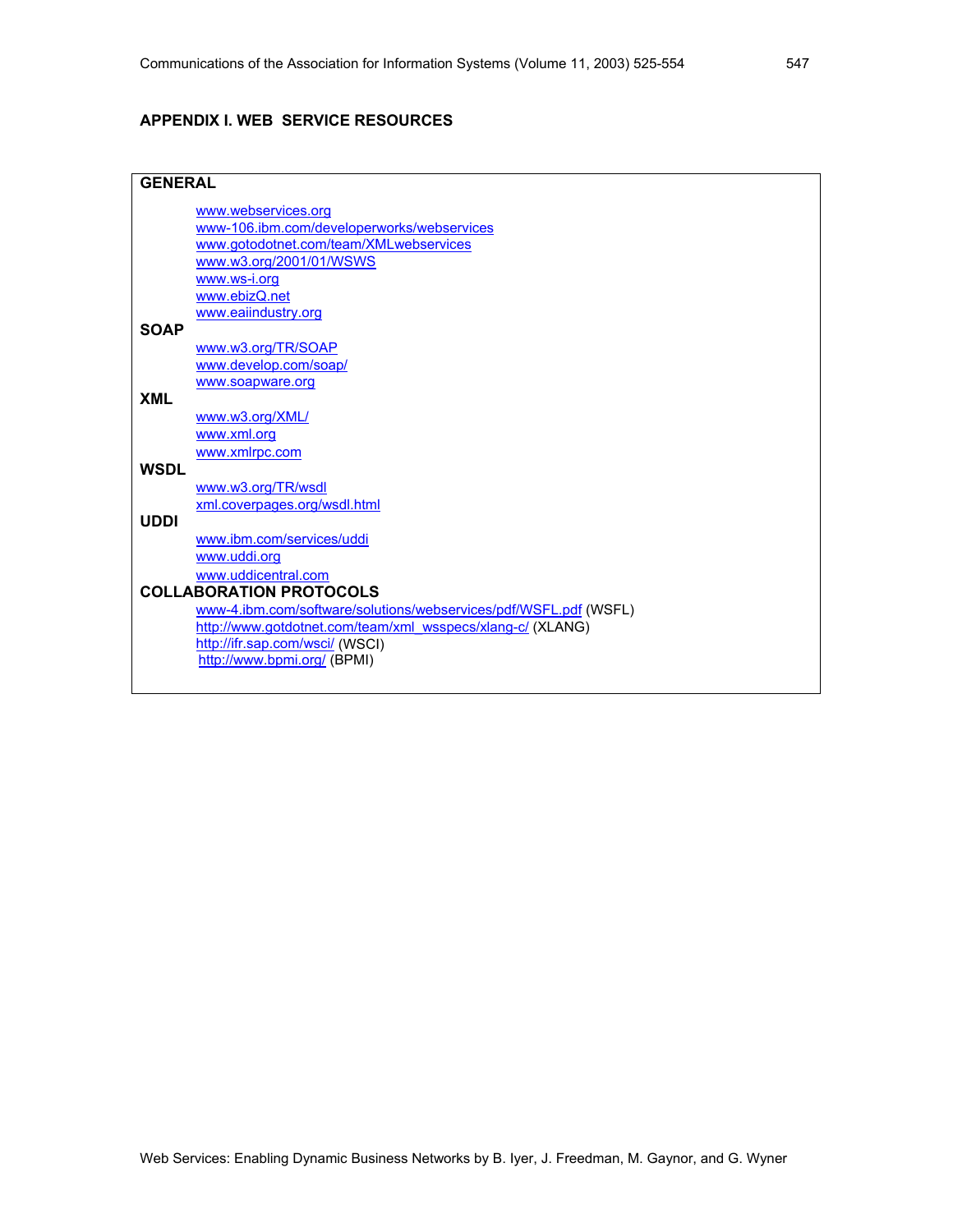#### **APPENDIX II. INFORMATION SYSTEM SOURCING**

Regardless of the type of coupling between the entities in the network, information flows between systems in the network. An important problem encountered by owners is whether to own the information flows or outsource them [Lacity and Hirschheim,1993; Lacity and Willcocks, 1998; Hirschheim and Lacity, 2000]. A key finding is that sizeable investments are required to create the infrastructure necessary to integrate data and applications to sustain a viable network. Furthermore, controlling and setting the architectural standards is seen as more important than which applications a firm uses [Gawer and Cusumano 2002]

The owner's perspective results in the selection of a sourcing strategy – build, buy, rent, or share.To understand these alternatives, we must consider the evolution of software development practices. For almost all firms, their inventory of information systems was developed at different points in time and using resources both within and outside the boundary of the firm. IT service provisioning evolved through several delivery models. Traditionally, firms could rent, buy or build software applications to meet their business needs. Initially computers were an expensive, central resource requiring programming specialists. These initial computers were affordable only by the very largest corporations and were used primarily to support firm- specific, internally focused business needs through a 'dedicated services model'. Eventually, smaller organizations that could not afford the overhead of their own centralized computer resource could rent computer use from a third party. Renting applications was achieved through a 'shared services model' such as 'time sharing' or more recently through 'Application Service Providers' [Balasubramanian et al. 2002; Joglekar and Balasubramanian 2001]. Using the shared services model, individual firms rent the use of the application from a vendor who is responsible for developing and maintaining the hardware and software environment to support the user's needs.

 The basis of this business model paradigm rests in sharing standard fixed costs (e.g., the data center, standard software licenses, and technical support/operations staff). The economics of sharing certain standard fixed costs across many customers provides advantage to both the vendor and their customers.

With more widespread use and continual reduction in the cost of computers, the emergence of generalized application software packages designed for specific industries or for specific functions was introduced. These software packages were designed to provide 80 to 90 percent of the user's needs, greatly reducing the amount of custom programming required. Firms now had the option of building custom applications or buying packaged applications. In addition, firms could rent application use through shared services. Applications have moved from centralized monolithic computing environments to distributed, multiprocessing and desktop computing. Packaged applications became more sophisticated and configurable to individual customer needs.

The computing software development paradigm however remained constant. Applications are designed for specific purposes in an a priori manner. Any flexibility must be 'in the design' and evoked through configurable switches or parameters. Typical application implementations require support from application programming specialists to customize the packaged standard code to meet the specific needs of an enterprise. The difficulty in this software development paradigm is that the applications are inherently difficult to change rapidly. The software is designed for a particular purpose. As a result, the typical enterprise will spend more money maintaining the software than they spend on the original implementation. Software maintenance and enhancement is typically the largest portion of an organization's IT budget.

Whether the software is rented, bought, or built, applications are developed and used by businesses for their particular customized purposes that are well defined in advance of their use.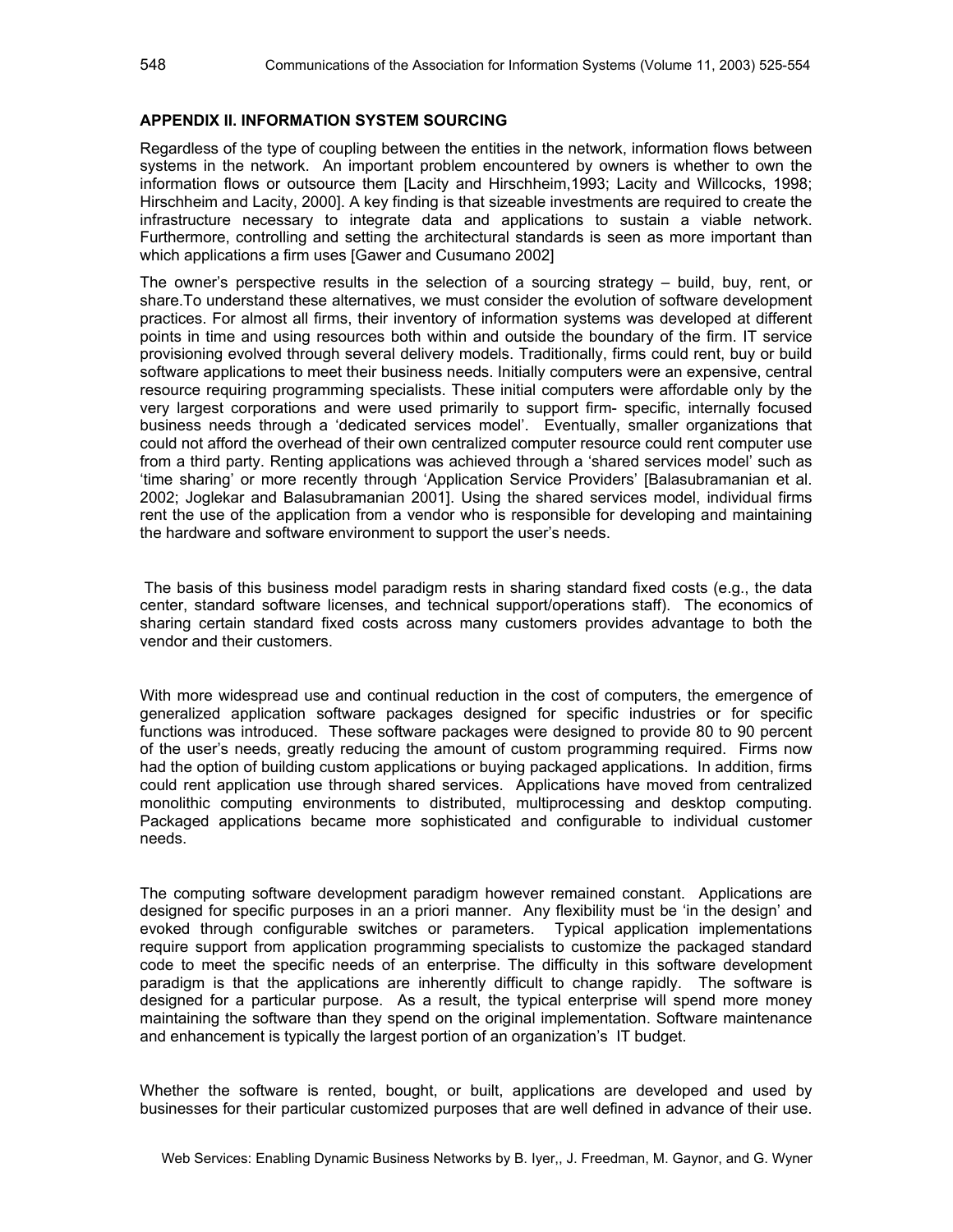Systems go through a careful design and acceptance process to assure compliance with an a priori understanding. Contractual agreements specify the form and function of the application. Given the development complexity, these applications are not designed to provide flexibility; rather the software is designed and run to meet specific fixed requirements.

This traditional approach to software development has been consistent with the business paradigm of the enterprise that the software was designed to support. Business focused on gaining competitive advantage through economies of scale, driving cost per unit down, and by increasing quality through the design and continual fine-tuning of very specific production processes. This view of the world results in tightly integrated systems. Tightly integrated systems sacrifice the ability to adapt rapidly to change (i.e., flexibility) for efficiency and/or effectiveness towards a particular purpose.

#### **APPENDIX III. MODULAR DESIGN**

Consider the evolution of a computer system without a modular design. Figure A-1 illustrates such a system: it performs 4 main tasks – storage, memory, I/O, and the CPU. Suppose that this computer is being redesigned and both the memory and the CPU are changed. Now, assume that this redesigned CPU worked well, and increased the value of the total system by +1, however the new memory design did not work as expected. It decreased the value of the total system by –2. When redesigning a computer whose functional pieces are interconnected, the new artifact provides a single choice; the new system performs as a whole either better, worse, or the same than its predecessor does. In this case, the value of the new system is less than the original system. They system is a failed memory experiment that drags down the total system value. The interconnected architecture of this computer does not allow the choice of only using the improved CPU, without the inferior new memory design.



Figure A-1. Interconnected System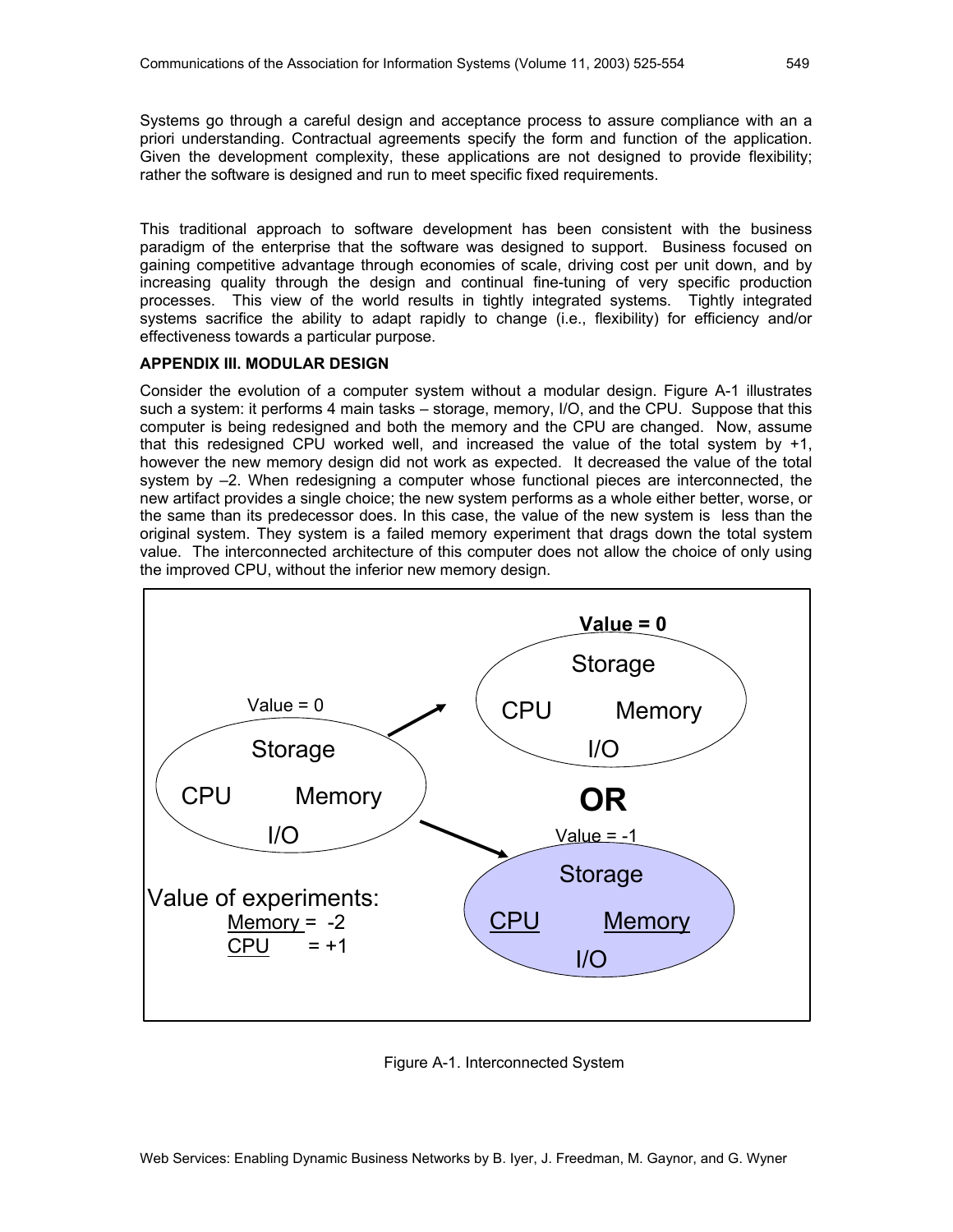Figure A-2 illustrates a modular computer alternative. If the redesign is attempted with this modular architecture, many more choices are available for the new system compared to the interconnected system. The system with the most value only uses the new CPU, keeping the older, but better performing memory design. The value of this new system is +1, As with all options-like situations, increases in uncertainty increase the value of modularization. Modularity allows the system designer to pick and choose the components of the new system, thus maximizing the value. Uncertainty increases this value, because as it grows it increases the potential of a better choice emerging. Modular design increases value by providing a portfolio of options rather than a (less valuable) option on a single portfolio.



Figure A2. Value of Modular System

Modularization allows designers to experiment with the modules that have the most potential for altering the value of a system. Each experiment is one design of the system**.** Performing many experiments on the components most critical to overall system performance has the potential to improve the overall value of the entire system. The greater the technical uncertainty, the greater is the value for such focused experimentation. Because of the modular design, the designer can pick the best outcome from many trials.

For example, suppose the designers of a new computer system need to increase the rate a CPU module processes instructions (Figure A3) Three attempts are made to improve the CPU: the worst experiment lowers the value of the total system by –2, and the best new design increases the total system value by +2. By attempting several technically risky new technologies for a CPU, the designer can improve the odds of obtaining faster instruction execution. Modularity allows system designers to focus on components with the most potential to increase the value of the whole system.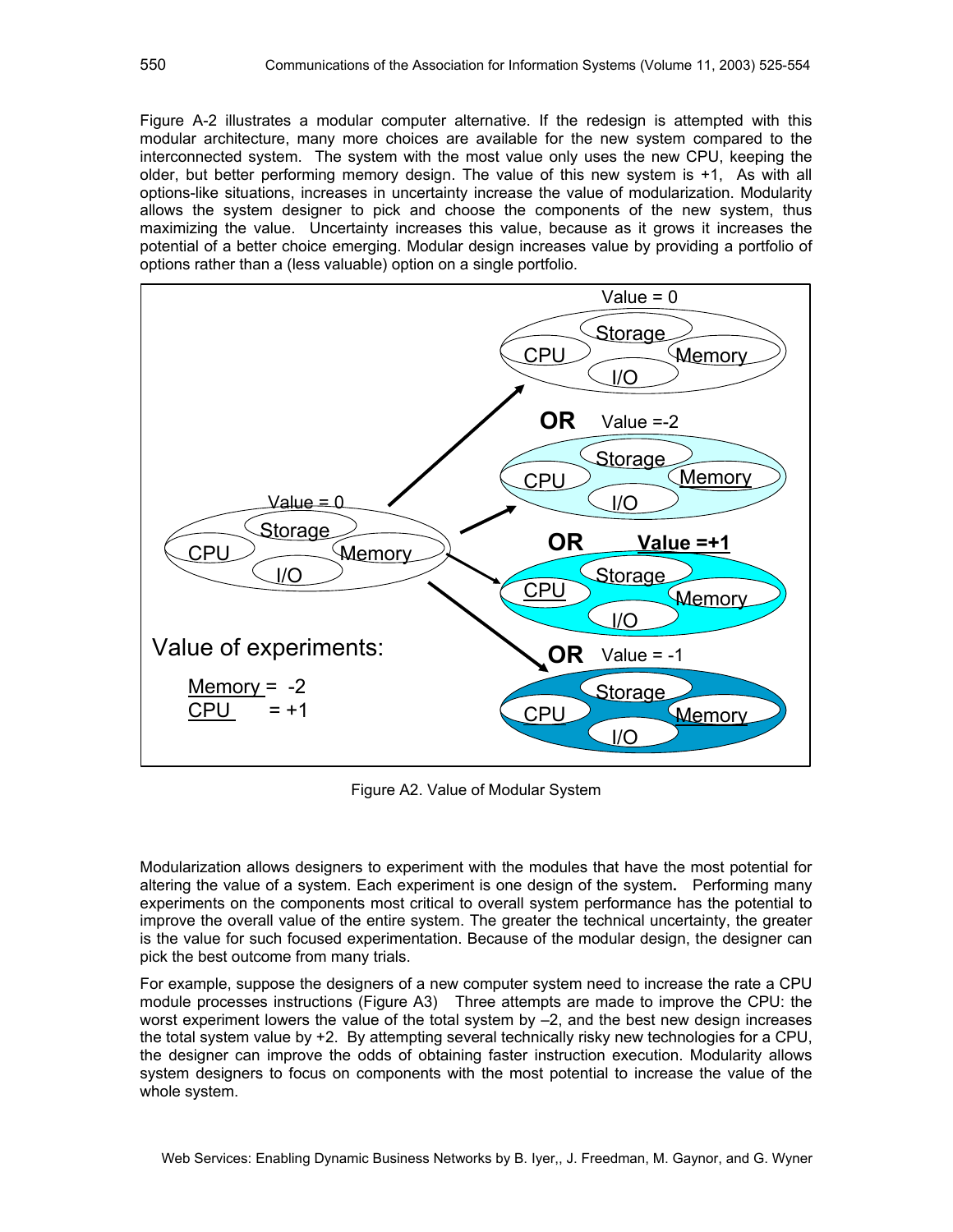

Figure A-3. Value of Experimentation

The value of picking the best module from the many choices that modularity allows is similar to the value gained from a distributed management structure, because the experimentation it allows enables users to select among many choices of network-based services. Interconnected systems make experimentation difficult in a similar way that central management hampers the ability to experiment. Modularity gives designers choices in the same way that distributed management gives users choices. Both approaches have the most value when uncertainty is high because of the increased value of experimentation enabled by the modular design, or the distributed management structure. This theory was extended to model modularity in IT standards [Gaynor and Bradner 2001] and general network services [Gaynor 2002, Gaynor et al. 2001].

#### **LIST OF ACRONYMS AND THEIR MEANINGS**

| Acronym and Full   Meaning<br>Form |  |                                                                                                                                                                                                                                                                                                                                                                                                                                                                                                                                                                                                                                                                                     |
|------------------------------------|--|-------------------------------------------------------------------------------------------------------------------------------------------------------------------------------------------------------------------------------------------------------------------------------------------------------------------------------------------------------------------------------------------------------------------------------------------------------------------------------------------------------------------------------------------------------------------------------------------------------------------------------------------------------------------------------------|
| .NET                               |  | both a business strategy from Microsoft and its collection of programming<br>support for what are known as Web services, the ability to use the Web rather<br>than your own computer for various services. Microsoft's goal is to provide<br>individual and business users with a seamlessly interoperable and Web-<br>enabled interface for applications and computing devices and to make<br>computing activities increasingly Web browser-oriented. The .NET platform<br>includes servers; building-block services, such as Web-based data storage;<br>and device software. It also includes Passport, Microsoft's fill-in-the-form-only-<br>once identity verification service. |
| Apache AXIS                        |  | An implementation of the SOAP ("Simple Object Access Protocol") submission<br>to W <sub>3</sub> C.                                                                                                                                                                                                                                                                                                                                                                                                                                                                                                                                                                                  |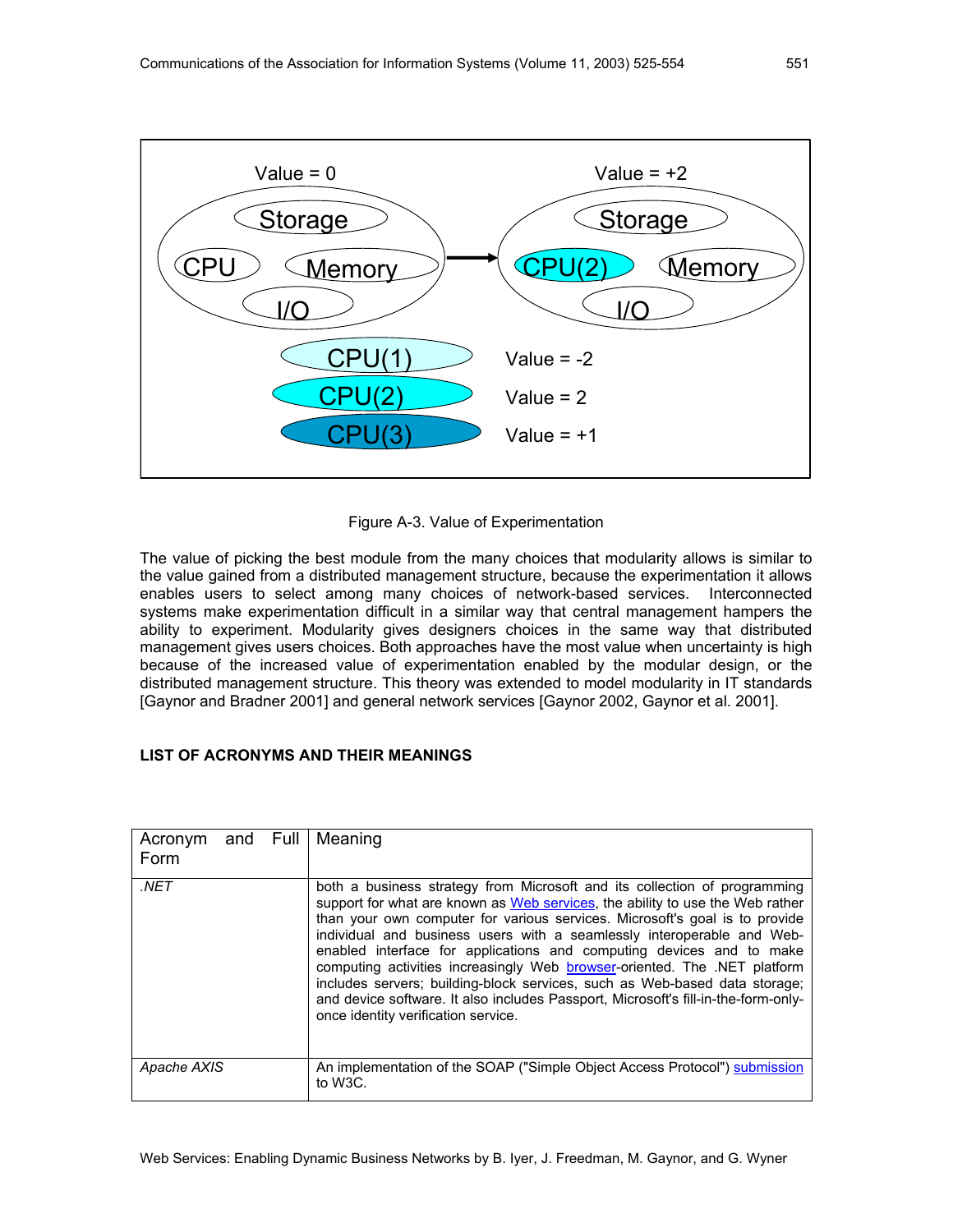| <b>API</b><br>Application program<br>interfaces                     | The specific method prescribed by a computer <b>operating system</b> or by an<br>application program by which a programmer writing an application program<br>can make requests of the operating system or another application.                                                                                                                                                                                                                                                                                                                                                                          |  |  |  |  |  |  |
|---------------------------------------------------------------------|---------------------------------------------------------------------------------------------------------------------------------------------------------------------------------------------------------------------------------------------------------------------------------------------------------------------------------------------------------------------------------------------------------------------------------------------------------------------------------------------------------------------------------------------------------------------------------------------------------|--|--|--|--|--|--|
| Application "wrapping"                                              | An application which wraps itself around ClockWatch to intercept and handle<br>communication requests.                                                                                                                                                                                                                                                                                                                                                                                                                                                                                                  |  |  |  |  |  |  |
| <b>CORBA</b><br>Common Object Request<br><b>Broker Architecture</b> | OMG's open, vendor-independent architecture and infrastructure that<br>computer applications use to work together over networks. Using the standard<br>protocol IIOP, a CORBA-based program from any vendor, on almost any<br>computer, operating system, programming language, and network, can<br>interoperate with a CORBA-based program from the same or another vendor,<br>on almost any other computer, operating system, programming language, and<br>network.                                                                                                                                   |  |  |  |  |  |  |
| <b>DCOM</b><br><b>Distributed Component</b><br>Object Model         | a set of Microsoft concepts and program interfaces in which client program<br>objects can request services from server program objects on other computers<br>in a network. DCOM is based on the Component Object Model (COM), which<br>provides a set of interfaces allowing clients and servers to communicate within<br>the same computer (that is running Windows 95 or a later version                                                                                                                                                                                                              |  |  |  |  |  |  |
| <b>FTP</b><br>File Transfer Protocol                                | A protocol used to request and transmit files over the Internet or other<br>computer network                                                                                                                                                                                                                                                                                                                                                                                                                                                                                                            |  |  |  |  |  |  |
| <b>HTTP</b><br><b>Hypertext Transfer</b><br>Protocol                | A protocol used to request and transmit files, especially webpages and<br>webpage components, over the Internet or other computer network.                                                                                                                                                                                                                                                                                                                                                                                                                                                              |  |  |  |  |  |  |
| J2EE<br>Java 2 Platform,<br><b>Enterprise Edition</b>               | a Java platform designed for the mainframe-scale computing typical of large<br>enterprises. Sun Microsystems (together with industry partners such as IBM)<br>designed J2EE to simplify application development in a thin client tiered<br>environment. J2EE simplifies application development and decreases the<br>need for programming and programmer training by creating standardized,<br>reusable modular components and by enabling the tier to handle many<br>aspects of programming automatically.                                                                                             |  |  |  |  |  |  |
| Java                                                                | a programming language expressly designed for use in the distributed<br>environment of the Internet. It was designed to have the "look and feel" of the<br>$C++$ language, but it is simpler to use than $C++$ and enforces an object-<br>oriented programming model. Java can be used to create complete<br>applications that may run on a single computer or be distributed among<br>servers and clients in a network. It can also be used to build a small<br>application module or applet for use as part of a Web page. Applets make it<br>possible for a Web page user to interact with the page. |  |  |  |  |  |  |
| NP<br><b>Network Platform</b>                                       | A base of communication technologies on which other technologies,<br>applications<br>built.<br>or<br>processes<br>are                                                                                                                                                                                                                                                                                                                                                                                                                                                                                   |  |  |  |  |  |  |
| <b>OMG</b><br><b>Object Management</b><br>Group                     | is an open membership, not-for-profit consortium that produces and maintains<br>computer industry specifications for interoperable enterprise applications.<br>Membership includes virtually every large company in the computer industry,<br>and hundreds of smaller ones. Most of the companies that shape enterprise<br>and Internet computing today are represented on the OMG Board of<br>Directors.                                                                                                                                                                                               |  |  |  |  |  |  |
| <b>RMI</b><br>Remote Method<br>Invocation                           | is a way that a programmer, using the Java programming language and<br>development environment, can write object-oriented programming in which<br>objects on different computers can interact in a distributed network. RMI is the<br>Java version of what is generally known as a remote procedure call (RPC), but<br>with the ability to pass one or more objects along with the request. The object                                                                                                                                                                                                  |  |  |  |  |  |  |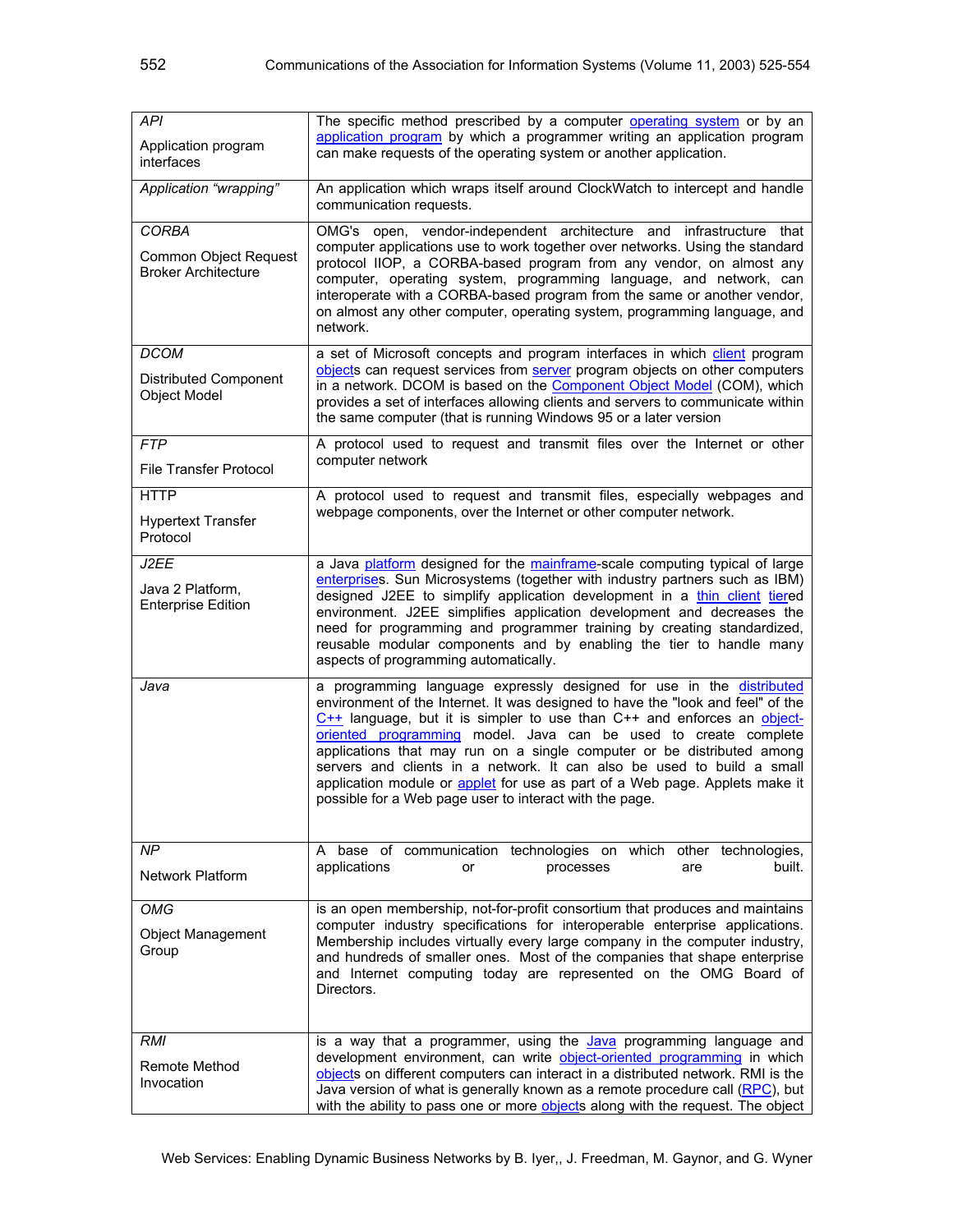|                                                                    | can include information that will change the service that is performed in the<br>remote computer.                                                                                                                                                                                                                                                                                                                                                                                                                                                                                                                                                                      |  |  |  |  |
|--------------------------------------------------------------------|------------------------------------------------------------------------------------------------------------------------------------------------------------------------------------------------------------------------------------------------------------------------------------------------------------------------------------------------------------------------------------------------------------------------------------------------------------------------------------------------------------------------------------------------------------------------------------------------------------------------------------------------------------------------|--|--|--|--|
| <b>RPC</b><br><b>Remote Procedure Calls</b>                        | is a protocol that one program can use to request a service from a program<br>located in another computer in a network without having to understand<br>network details. (A procedure call is also sometimes known as a function call<br>or a subroutine call.)                                                                                                                                                                                                                                                                                                                                                                                                         |  |  |  |  |
| <b>SMTP</b>                                                        | a protocol for requesting and transmitting mail documents                                                                                                                                                                                                                                                                                                                                                                                                                                                                                                                                                                                                              |  |  |  |  |
| Simple Mail Transfer<br>Protocol                                   |                                                                                                                                                                                                                                                                                                                                                                                                                                                                                                                                                                                                                                                                        |  |  |  |  |
| SOAP<br>Simple Object Access<br>Protocol                           | SOAP is a lightweight protocol for exchange of information in a decentralized,<br>distributed environment. It is an XML based protocol that consists of three<br>parts: an envelope that defines a framework for describing what is in a<br>message and how to process it, a set of encoding rules for expressing<br>instances of application-defined datatypes, and a convention for representing<br>remote procedure calls and responses. SOAP can potentially be used in<br>combination with a variety of other protocols; however, the only bindings<br>defined in this document describe how to use SOAP in combination with HTTP<br>and HTTP Extension Framework |  |  |  |  |
| <b>UDDI</b><br>Universal Description,<br>Discovery and Integration | a "meta service" for locating web services by enabling robust queries against<br>rich metadata                                                                                                                                                                                                                                                                                                                                                                                                                                                                                                                                                                         |  |  |  |  |
| <b>WSDL</b><br><b>Web Services</b><br><b>Description Language</b>  | WSDL is an XML format for describing network services as a set of endpoints<br>operating on messages containing either document-oriented or procedure-<br>oriented information. The operations and messages are described abstractly,<br>and then bound to a concrete network protocol and message format to define<br>an endpoint. Related concrete endpoints are combined into abstract endpoints<br>(services). WSDL is extensible to allow description of endpoints and their<br>messages regardless of what message formats or network protocols are used<br>to communicate                                                                                       |  |  |  |  |
| <b>WSFL</b>                                                        | The Web Services Flow Language is an XML language for describing Web<br>Services compositions.                                                                                                                                                                                                                                                                                                                                                                                                                                                                                                                                                                         |  |  |  |  |
| <b>XML</b><br><b>Extensible Markup</b><br>Language                 | A metalanguage written in SGML that allows one to design a markup<br>language, used to allow for the easy interchange of documents on the World<br>Wide Web.                                                                                                                                                                                                                                                                                                                                                                                                                                                                                                           |  |  |  |  |

#### **ABOUT THE AUTHORS**

**Bala Iyer** is assistant professor of Information Systems in the department of information systems, Boston University. Professor Iyer received his Ph.D. from New York University in MIS with a minor in computer science. His research interests include architecture design, knowledge management, query-driven simulation and its applications in manufacturing, and hypermedia design and development. His papers appear in the *Communications of the ACM, Decision Support Systems, Annals of Operations Research, Journal of Strategic Information Systems, Communications of AIS* and in several proceeding of the Hawaii International Conference of Systems Sciences. He serves on the editorial board of the Journal of Database Management.

**Jim Freedman** Jim has over 28 years experience as an information technology consultant and educator. He worked with clients in the financial services, manufacturing, distribution, retail, transportation and software industries. His experience spans a wide range of computing platforms since he began as a programmer supporting applications running on mainframe computers. He is currently on the faculty at Babson College, teaching graduate level courses in e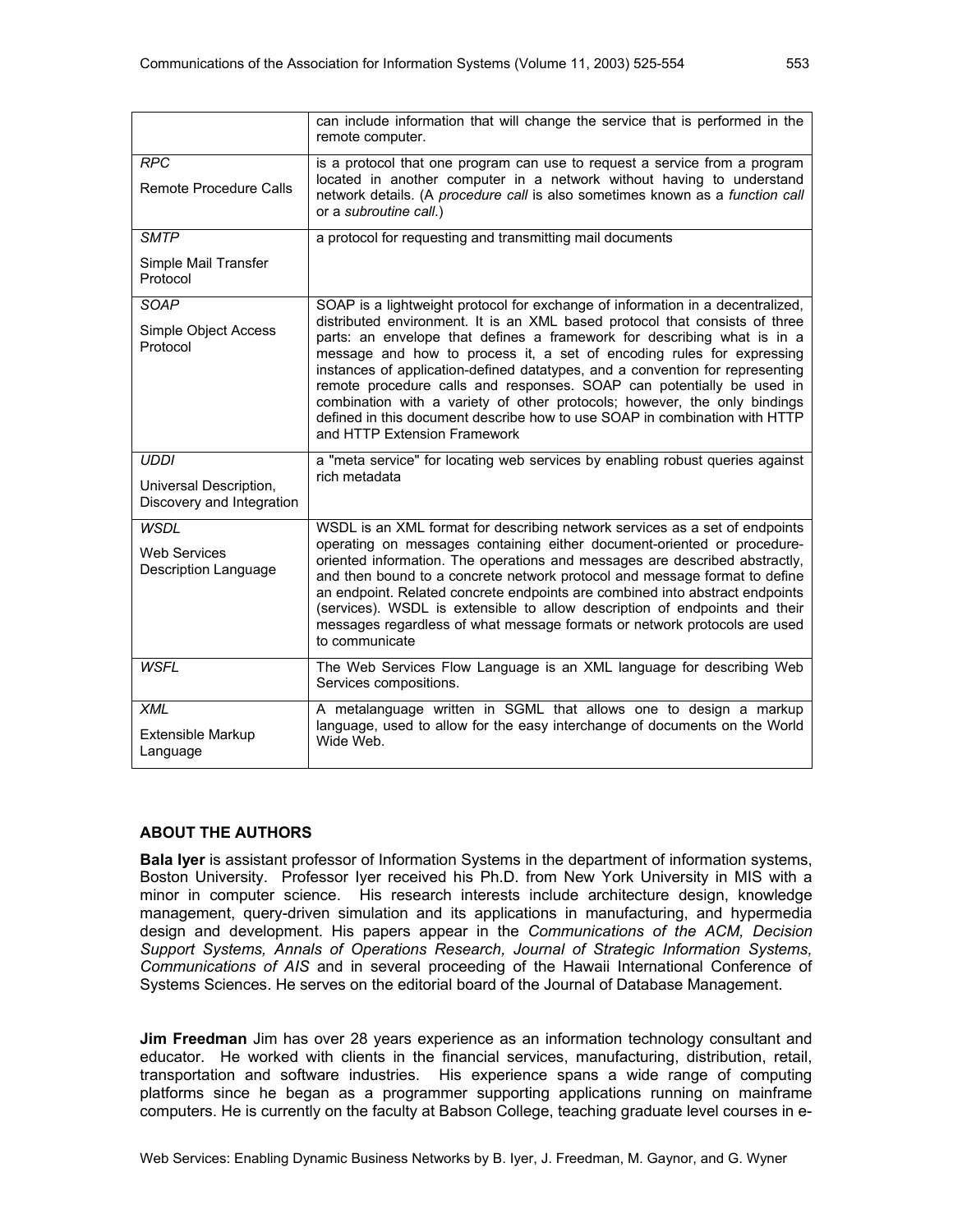business and information systems management and is a doctoral candidate at Boston University. His research interests are in the adoption of emerging and disruptive technologies.

**Mark Gaynor** holds a Ph.D. in Computer Science from Harvard University and is Assistant Professor in the Graduate School of Management at Boston University. His research interests include ATM, TCP/IP over high speed ATM networks, packet classification for Quality of Service, standardization in the IT area, designing network based-services, and wireless Internet services. He is on the research board of Telecom City (a regional technology development project) and is a Co-Principal Investigator on an NSF Grant studying virtual markets on a wireless grid. He is the technical director and network architect at 10Blade. His book, *Network Services Investment Guide: Maximizing ROI in Uncertain Markets*, is being published by Wiley this year.

**George Wyner** is Assistant Professor of Information Systems at the Boston University School of Management. Professor Wyner received a Ph.D. in Management from the Sloan School of Management at MIT. His research centers on the modeling, classification, and analysis of organizational processes to achieve systematic technology-enabled organizational innovation. His papers appear in *Management Science, Information Systems*, and in the proceedings of the International Conference on Information Systems.

Copyright © 2003 by the Association for Information Systems. Permission to make digital or hard copies of all or part of this work for personal or classroom use is granted without fee provided that copies are not made or distributed for profit or commercial advantage and that copies bear this notice and full citation on the first page. Copyright for components of this work owned by others than the Association for Information Systems must be honored. Abstracting with credit is permitted. To copy otherwise, to republish, to post on servers, or to redistribute to lists requires prior specific permission and/or fee. Request permission to publish from: AIS Administrative Office, P.O. Box 2712 Atlanta, GA, 30301-2712 Attn: Reprints or via e-mail from ais@gsu.edu .